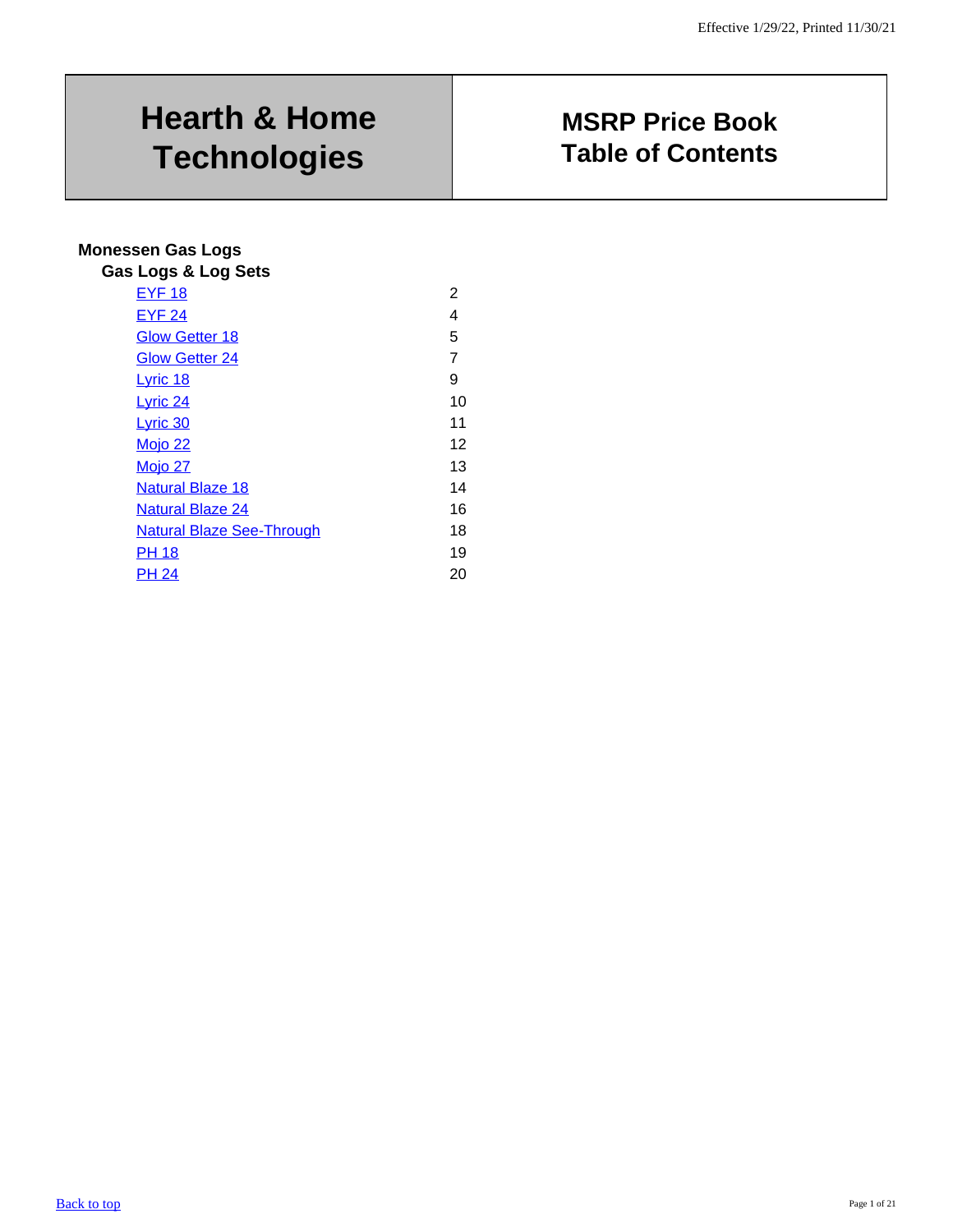<span id="page-1-0"></span>**Monessen Gas Logs Gas Logs & Log Sets** Stocked Item/Lead Time 004=Mt. Pleasant RDC 010=Kutztown RDC 014=Sacramento RDC 016=Charlotte RDC EXP=Factory Expedite Program Prices in USD Page printed 11/30/2021 9:32:04 AM CST Future pricing effective for shipments on or after 01/29/2022 \* Please Contact Who You Purchase This Through for MSRP Pricing Non-stock and custom product cannot be cancelled. Customer is responsible for freight for orders made outside of assigned RDC facility. EYF 18 **Includes:** • Double yellow flame burner system • Manual: • Heavy grate assembly • Variable Manual Control Valve Volcanic rock Millivolt: Millivolt Control Valve with On/Off Switch and Manual Variable Flame Height Control. Remote Ready Required to Complete - Sold Separately: . Logs

|         |                                                             | <b>MSRP</b><br>USD |  |       | 004 010 014 016 EXP |
|---------|-------------------------------------------------------------|--------------------|--|-------|---------------------|
| EYF18NM | 18" EYF Burner, Manual Control, 28,000 BTU, Natural Gas.    | 479                |  | 56    |                     |
| EYF18PM | 18" EYF Burner, Manual Control, 28,000 BTU, Propane Gas.    | 479                |  | 70    | VIV                 |
| EYF18NV | 18" EYF Burner, Millivolt Control, 28,000 BTU, Natural Gas. | 689                |  | 28    |                     |
| EYF18PV | 18" EYF Burner, Millivolt Control, 28,000 BTU, Propane Gas. | 689                |  | 21 21 |                     |

|         | Gas Logs & Log Sets (Required to Complete)                          |     |                       |
|---------|---------------------------------------------------------------------|-----|-----------------------|
|         | Mountain Oak 18 To be used with EYF burner assembly only            |     |                       |
| EYF18-R | 18" Mountain Oak 4-piece Multi-Log Set. For use with EYF 18 burner. | 189 | $'$ Y 14 Y $'$ Y $_1$ |



Mountain Oak 18

| <b>Options &amp; Accessories</b> |                                                                                                                     |     |     |   |         |            |                |              |
|----------------------------------|---------------------------------------------------------------------------------------------------------------------|-----|-----|---|---------|------------|----------------|--------------|
| <b>Options &amp; Accessories</b> |                                                                                                                     |     |     |   |         |            |                |              |
| C-CLAMP                          | Damper Clamps, Carton of 6.* (Required for Vented Installations)                                                    | \$. | 67  |   | 8 21 21 |            | 121            |              |
| CABL                             | Flat Black Adjustable Canopy. Adjusts 28 - 48".                                                                     | \$  | 169 | Y |         | Y 14 Y Y   |                |              |
| <b>Options &amp; Accessories</b> |                                                                                                                     |     |     |   |         |            |                |              |
| <b>VR1000A</b>                   | Volcanic Rock - Carton of 12 - 2 lb. Bags.*                                                                         | \$  | 269 |   |         | Y 21 21 21 |                |              |
| Control, remotes, wall switches  |                                                                                                                     |     |     |   |         |            |                |              |
|                                  | Millivolt/Standing Pilot Control, remotes, wall switches                                                            |     |     |   |         |            |                |              |
| <b>RRCM</b>                      | Remote receiver cover, insulated metal                                                                              | \$  | 24  |   |         | 12121 Y    |                |              |
| тs                               | Thermostat bulb sensor for millivolt models only. Adds thermostat operation to a<br>millivolt valve.                | \$  | 54  |   |         |            |                | 8 21 21 21 Y |
| <b>RCB</b>                       | Hand-held On/Off with battery receiver and wall cover plates.                                                       | \$  | 179 |   | Υ       |            | Y              | Y            |
| <b>RCMT</b>                      | Soft touch hand held On/Off with 90 minute count down timer, LCD screen,<br>battery receiver and wall cover plates. | \$  | 199 |   | $14$ Y  | Y          | Y <sub>1</sub> | $\mathsf{Y}$ |
| <b>RCST</b>                      | Hand-held thermostat, LCD screen, battery receiver and wall cover plate.                                            | \$  | 229 |   |         |            |                |              |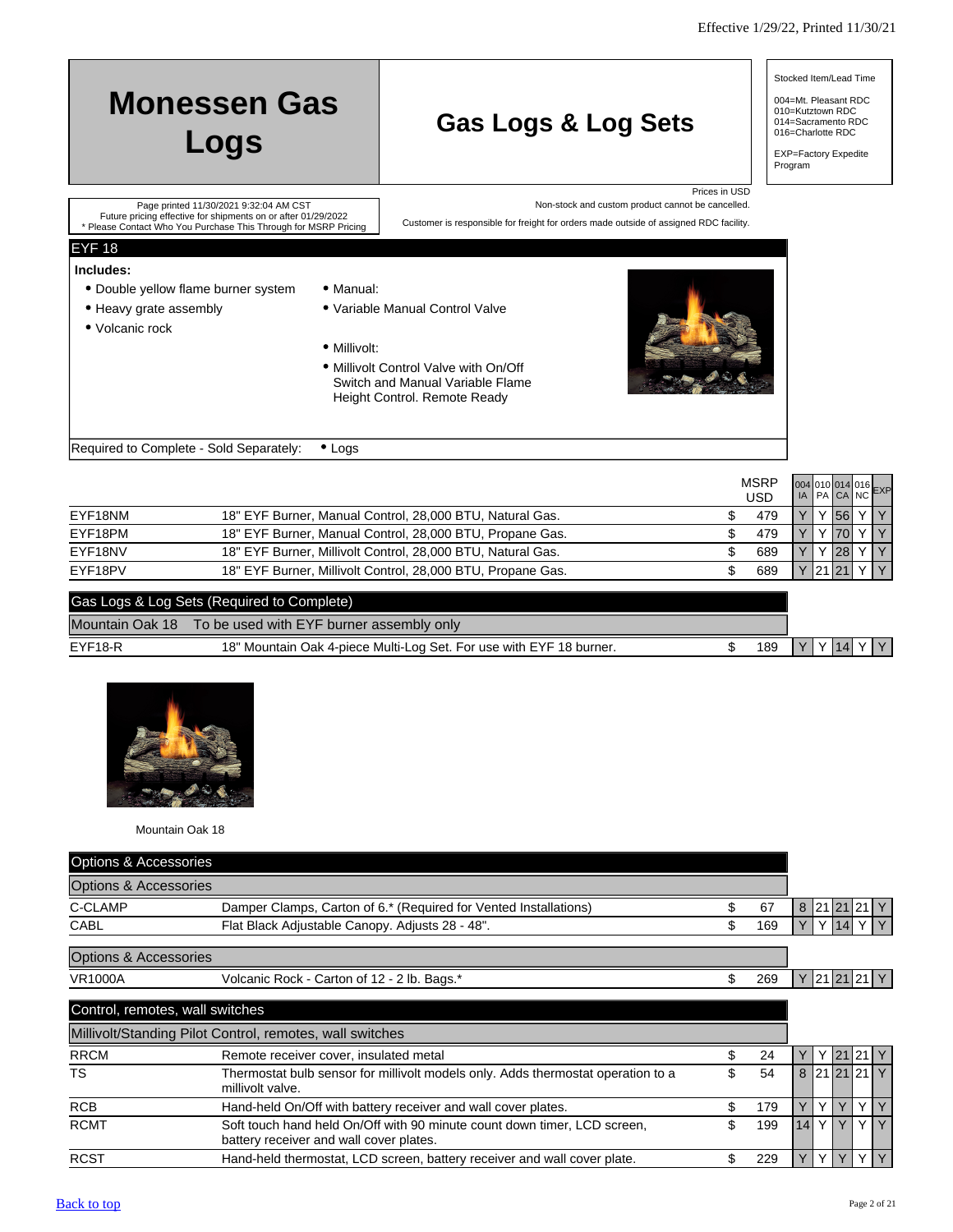Effective 1/29/22, Printed 11/30/21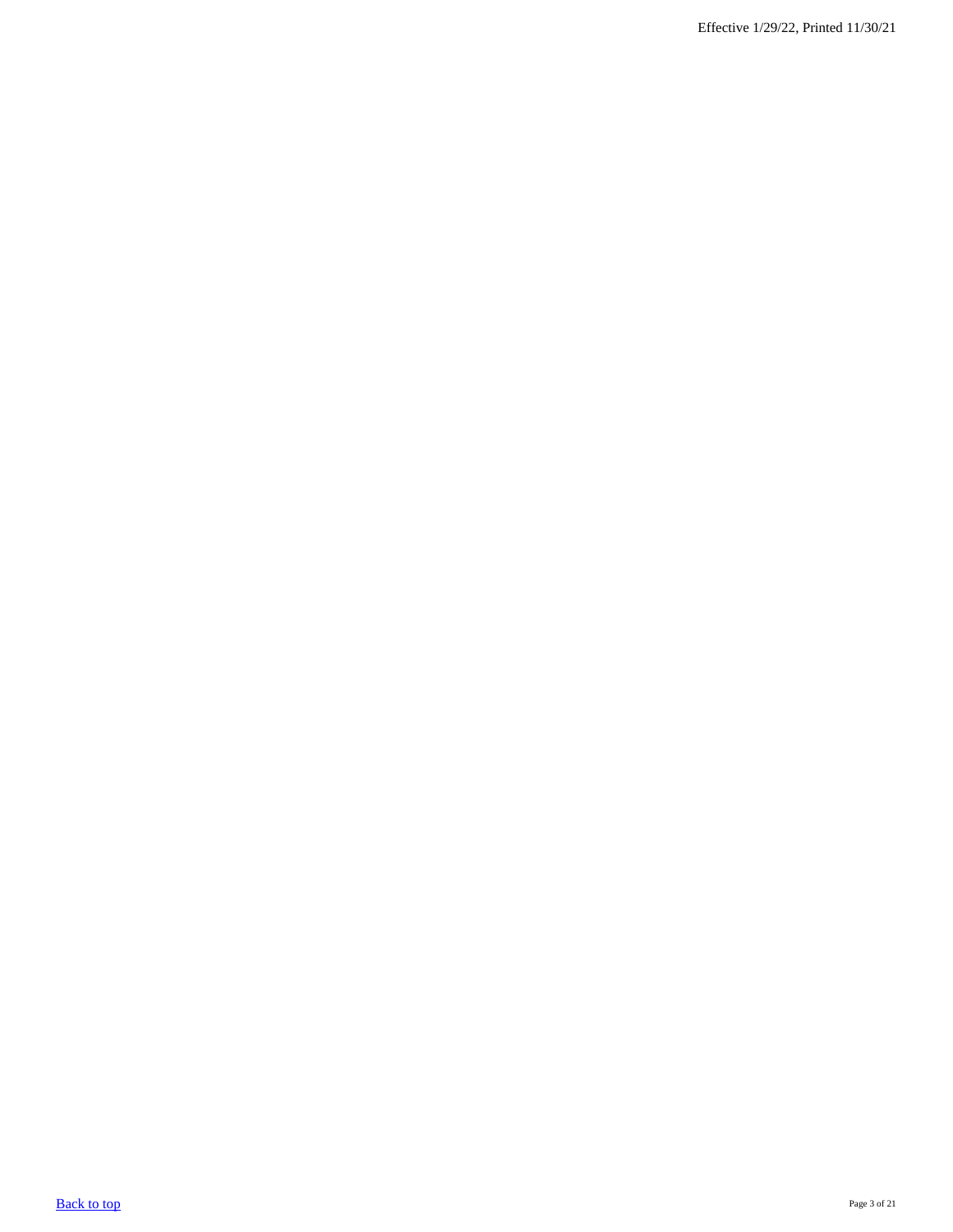<span id="page-3-0"></span>

| <b>EYF 24</b><br>Includes:<br>• Double yellow flame burner system<br>• Heavy grate assembly<br>• Volcanic rock | • Manual:<br>• Variable Manual Control Valve<br>• Millivolt:<br>• Millivolt Control Valve with On/Off<br>Switch and Manual Variable Flame<br>Height Control. Remote Ready |                           |                                  |
|----------------------------------------------------------------------------------------------------------------|---------------------------------------------------------------------------------------------------------------------------------------------------------------------------|---------------------------|----------------------------------|
| Required to Complete - Sold Separately:                                                                        | $\bullet$ Logs                                                                                                                                                            |                           |                                  |
|                                                                                                                |                                                                                                                                                                           | <b>MSRP</b><br><b>USD</b> | 004 010 014 016 EXP<br>IA PACANC |

|         |                                                             | שטט |  | .               |  |
|---------|-------------------------------------------------------------|-----|--|-----------------|--|
| EYF24NM | 24" EYF Burner, Manual Control, 36,000 BTU, Natural Gas.    | 549 |  | 56              |  |
| EYF24PM | 24" EYF Burner, Manual Control, 36,000 BTU, Propane Gas.    | 549 |  | 64              |  |
| EYF24NV | 24" EYF Burner, Millivolt Control, 36,000 BTU, Natural Gas. | 739 |  | 28              |  |
| EYF24PV | 24" EYF Burner, Millivolt Control, 36,000 BTU, Propane Gas. | 739 |  | $\overline{14}$ |  |
|         |                                                             |     |  |                 |  |

|         | Gas Logs & Log Sets (Required to Complete)                          |     |            |
|---------|---------------------------------------------------------------------|-----|------------|
|         | Mountain Oak 24 To be used with EYF burner assembly only            |     |            |
| EYF24-R | 24" Mountain Oak 5-piece Multi-Log Set. For use with EYF 24 burner. | 199 | $14$ Y Y   |
|         | Mountain Oak 30 To be used with EYF burner assembly only            |     |            |
| EYF30-R | 30 Mountain Oak 5-piece                                             | 229 | $1414$ Y Y |



Mountain Oak 24

| <b>Options &amp; Accessories</b> |                                                                                                                               |           |    |              |         |    |              |
|----------------------------------|-------------------------------------------------------------------------------------------------------------------------------|-----------|----|--------------|---------|----|--------------|
| <b>Options &amp; Accessories</b> |                                                                                                                               |           |    |              |         |    |              |
| C-CLAMP                          | Damper Clamps, Carton of 6.* (Required for Vented Installations)                                                              | \$<br>67  |    | 8 21         | 21      |    |              |
| CABL                             | Flat Black Adjustable Canopy. Adjusts 28 - 48".                                                                               | \$<br>169 |    | Y            | 14      |    | YY           |
| <b>Options &amp; Accessories</b> |                                                                                                                               |           |    |              |         |    |              |
| <b>VR1000A</b>                   | Volcanic Rock - Carton of 12 - 2 lb. Bags.*                                                                                   | \$<br>269 |    | Y 21 21      |         |    |              |
| Control, remotes, wall switches  |                                                                                                                               |           |    |              |         |    |              |
|                                  | Millivolt/Standing Pilot Control, remotes, wall switches                                                                      |           |    |              |         |    |              |
| <b>RRCM</b>                      | Remote receiver cover, insulated metal                                                                                        | \$<br>24  | Y  |              | 21 21 Y |    |              |
| TS                               | Thermostat bulb sensor for millivolt models only. Adds thermostat operation to a<br>millivolt valve.                          | \$<br>54  |    | 8 21 21 21 Y |         |    |              |
| <b>RCB</b>                       | Hand-held On/Off with battery receiver and wall cover plates.                                                                 | \$<br>179 | Y  | Υ            | Y       | Y  | Y            |
| <b>RCMT</b>                      | Soft touch hand held On/Off with 90 minute count down timer, LCD screen,<br>battery receiver and wall cover plates.           | \$<br>199 | 14 | Y            | Y       | ΥI | $\mathsf{Y}$ |
| <b>RCST</b>                      | Hand-held thermostat, LCD screen, battery receiver and wall cover plate.                                                      | \$<br>229 | Y  | Y            | Y       | Υ  | Y            |
| <b>TSST</b>                      | Touch screen hand-held thermostat with 6 hour, count down timer, large LCD<br>screen, battery receiver and wall cover plates. | \$<br>329 | Y  |              |         |    | $Y$  14 21 N |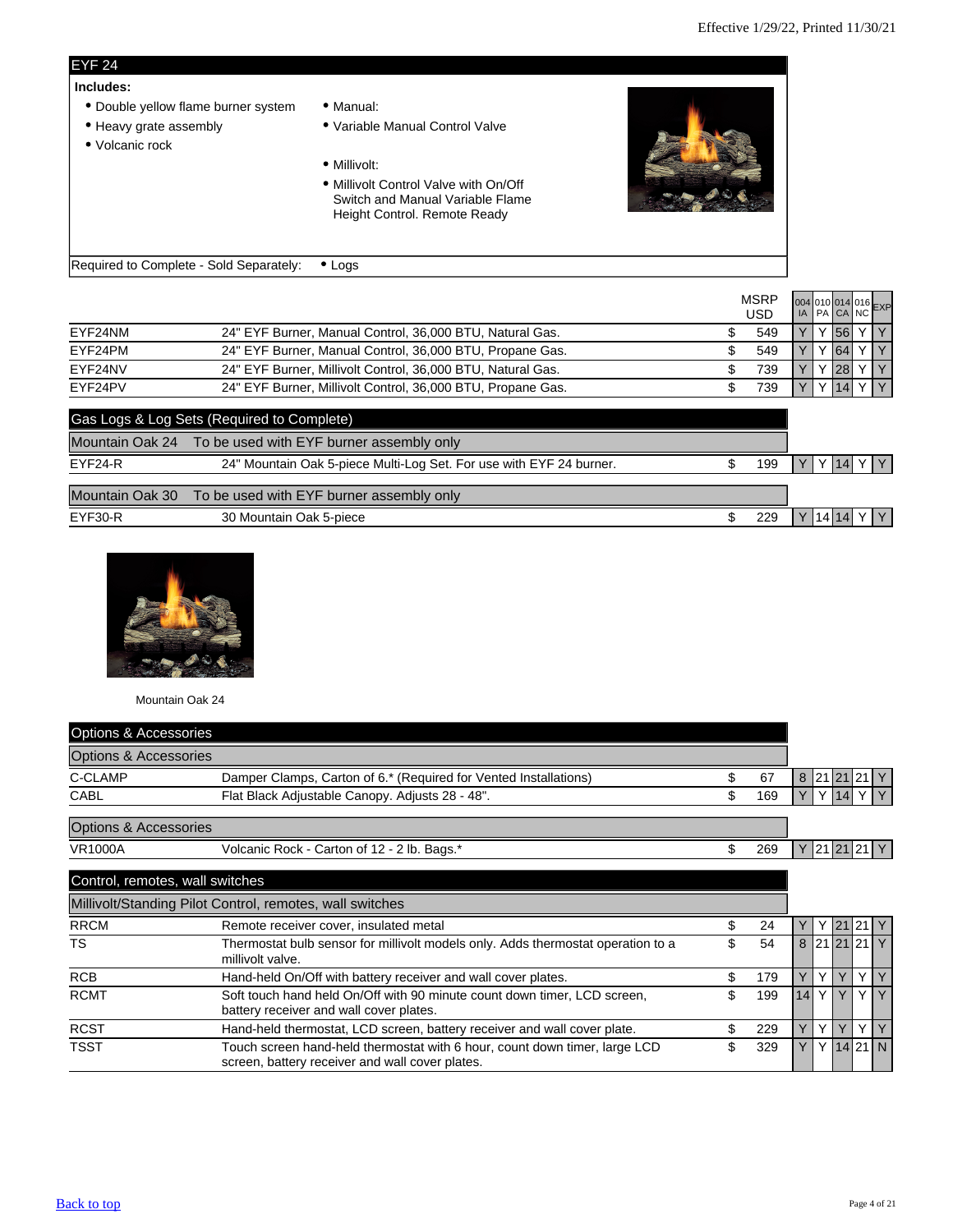<span id="page-4-0"></span>

| • RC300 Remote Control standard<br>with IPI |  |
|---------------------------------------------|--|
|                                             |  |
|                                             |  |
|                                             |  |
|                                             |  |
|                                             |  |
|                                             |  |
|                                             |  |
| • 18" Dynamo, Moxie or Charisma log<br>set  |  |
|                                             |  |

|         |                                                                                         | <b>MSRP</b><br><b>USD</b> |  |         | 004 010 014 016 EXP |
|---------|-----------------------------------------------------------------------------------------|---------------------------|--|---------|---------------------|
| GG18NV  | 18" Millivolt Glow Getter Burner, Natural Gas 29,000 BTU                                | 729                       |  | 1561981 |                     |
| GG18PV  | 18" Millivolt Glow Getter Burner, Propane Gas 29,000 BTU                                | 729                       |  | 84      |                     |
| GG18NIF | 18" IntelliFire Plus Glow Getter Burner, Natural Gas with Remote Control,<br>29,000 BTU | 1.019                     |  | 28      |                     |
| GG18PIF | 18" IntelliFire Plus Glow Getter Burner, Propane Gas with Remote Control,<br>29,000 BTU | 1.019                     |  | 28      |                     |

|               | Gas Logs & Log Sets (Required to Complete)                                          |     |   |    |     |
|---------------|-------------------------------------------------------------------------------------|-----|---|----|-----|
| Charisma      |                                                                                     |     |   |    |     |
| <b>CR18-H</b> | 18" Burncrete Hybrid 8 pc Charisma Log Set for use with Glow Getter 18"<br>burner   | 319 | Y | 21 | YN  |
| Dynamo        |                                                                                     |     |   |    |     |
| <b>DY18-H</b> | 18" Burncrete Hybrid 7 pc Dynamo Log Set for use with Glow Getter 18 inch<br>burner | 349 |   | 14 |     |
| Moxie         |                                                                                     |     |   |    |     |
| <b>MX18-H</b> | 18" Burncrete Hybrid 8 pc Moxie Log Set for use with Glow Getter 18" burner         | 319 |   | 14 | YIN |



Glow Getter 18





Charisma **Dynamo** Dynamo Moxie

| <b>Options &amp; Accessories</b> |                                                                  |     |              |  |                    |
|----------------------------------|------------------------------------------------------------------|-----|--------------|--|--------------------|
| Options & Accessories            |                                                                  |     |              |  |                    |
| NE <sub>1</sub> G                | <b>Flickering Embers</b>                                         | 13  |              |  | $ 14 $ Y $ $ Y $ $ |
| <b>VR1000A</b>                   | Volcanic Rock - Carton of 12 - 2 lb. Bags.*                      | 269 |              |  | Y 21 21 21 Y       |
| Options & Accessories            |                                                                  |     |              |  |                    |
| C-CLAMP                          | Damper Clamps, Carton of 6.* (Required for Vented Installations) | 67  |              |  | 8 21 21 21 Y       |
| CABL                             | Flat Black Adjustable Canopy. Adjusts 28 - 48".                  | 169 | $\checkmark$ |  | $ 14 $ Y $ $ Y $ $ |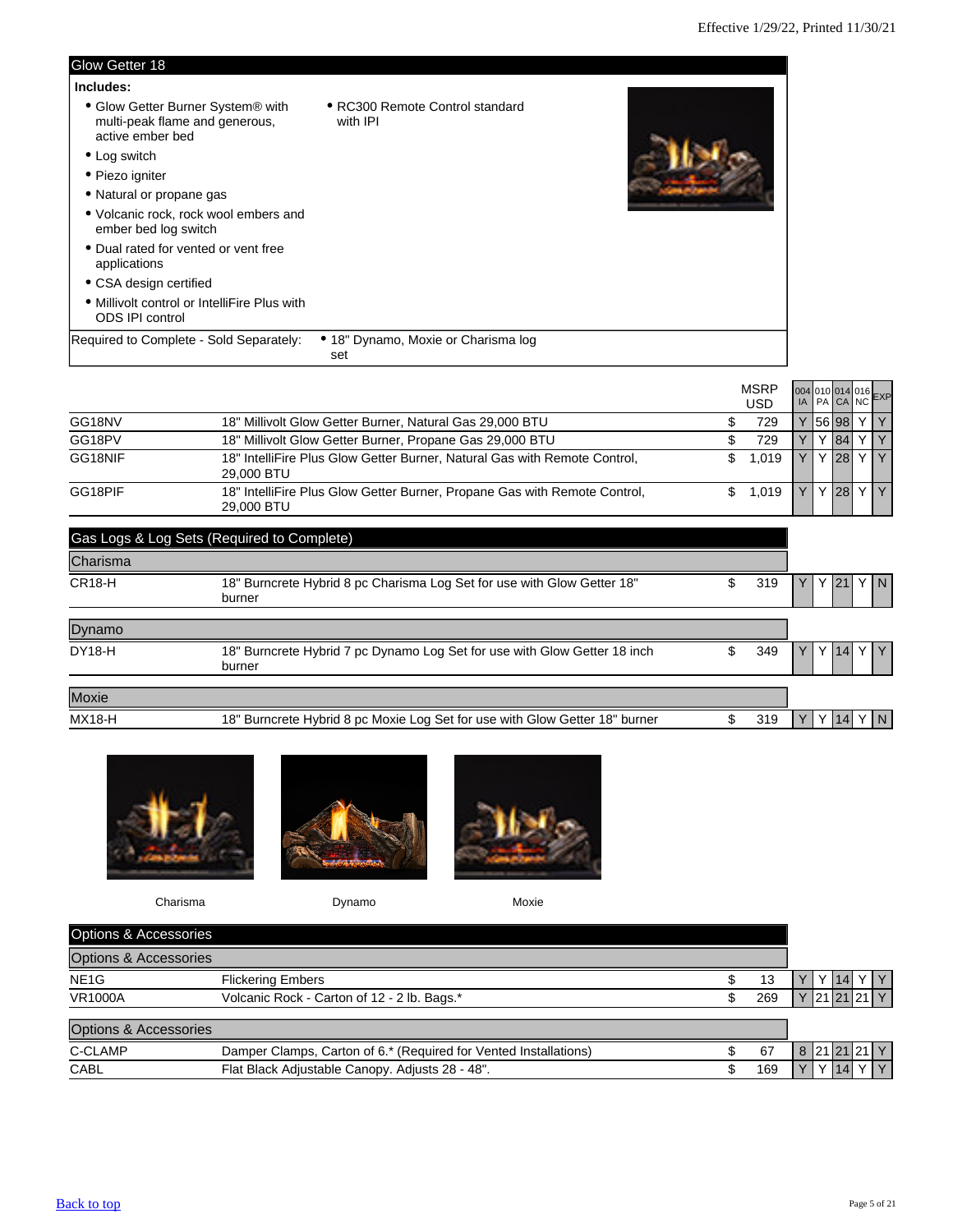| Control, remotes, wall switches     |                                                                                                                               |    |     |   |        |               |                |                     |
|-------------------------------------|-------------------------------------------------------------------------------------------------------------------------------|----|-----|---|--------|---------------|----------------|---------------------|
| IPI Control, remotes, wall switches |                                                                                                                               |    |     |   |        |               |                |                     |
| RC300-MON-VFL                       | RC300 Simplified remote control for Monessen IntelliFire Plus controlled units.                                               | \$ | 229 |   |        | 14 14 14 14 Y |                |                     |
| <b>HILOKTN</b>                      | Hi/Low variable flame height kit and remote control, Natural Gas (not for use<br>with the Riverwood or Stony Creek log sets)  | \$ | 389 | Y |        |               |                | Y 14 14 Y           |
| <b>HILOKTP</b>                      | Hi/Low variable flame height kit and remote control, Propane Gas (not for use<br>with the Riverwood or Stony Creek log sets)  | \$ | 389 | 8 | Υ      |               |                | $'$   14   14   $Y$ |
|                                     | Millivolt/Standing Pilot Control, remotes, wall switches                                                                      |    |     |   |        |               |                |                     |
| <b>RRCM</b>                         | Remote receiver cover, insulated metal                                                                                        | \$ | 24  | Y | Y      | 21            | $121$ Y        |                     |
| TS                                  | Thermostat bulb sensor for millivolt models only. Adds thermostat operation to a<br>millivolt valve.                          |    | 54  |   |        |               |                | 8 21 21 21 Y        |
| <b>RCB</b>                          | Hand-held On/Off with battery receiver and wall cover plates.                                                                 | \$ | 179 | Y | Υ      | Y             |                | YY                  |
| <b>RCMT</b>                         | Soft touch hand held On/Off with 90 minute count down timer, LCD screen,<br>battery receiver and wall cover plates.           | \$ | 199 |   | $14$ Y | Y             | Y <sub>h</sub> | $\mathsf{Y}$        |
| <b>RCST</b>                         | Hand-held thermostat, LCD screen, battery receiver and wall cover plate.                                                      | \$ | 229 | Y | Y      | Y             |                | YY                  |
| <b>TSST</b>                         | Touch screen hand-held thermostat with 6 hour, count down timer, large LCD<br>screen, battery receiver and wall cover plates. | \$ | 329 | Y |        | Y 14 21 N     |                |                     |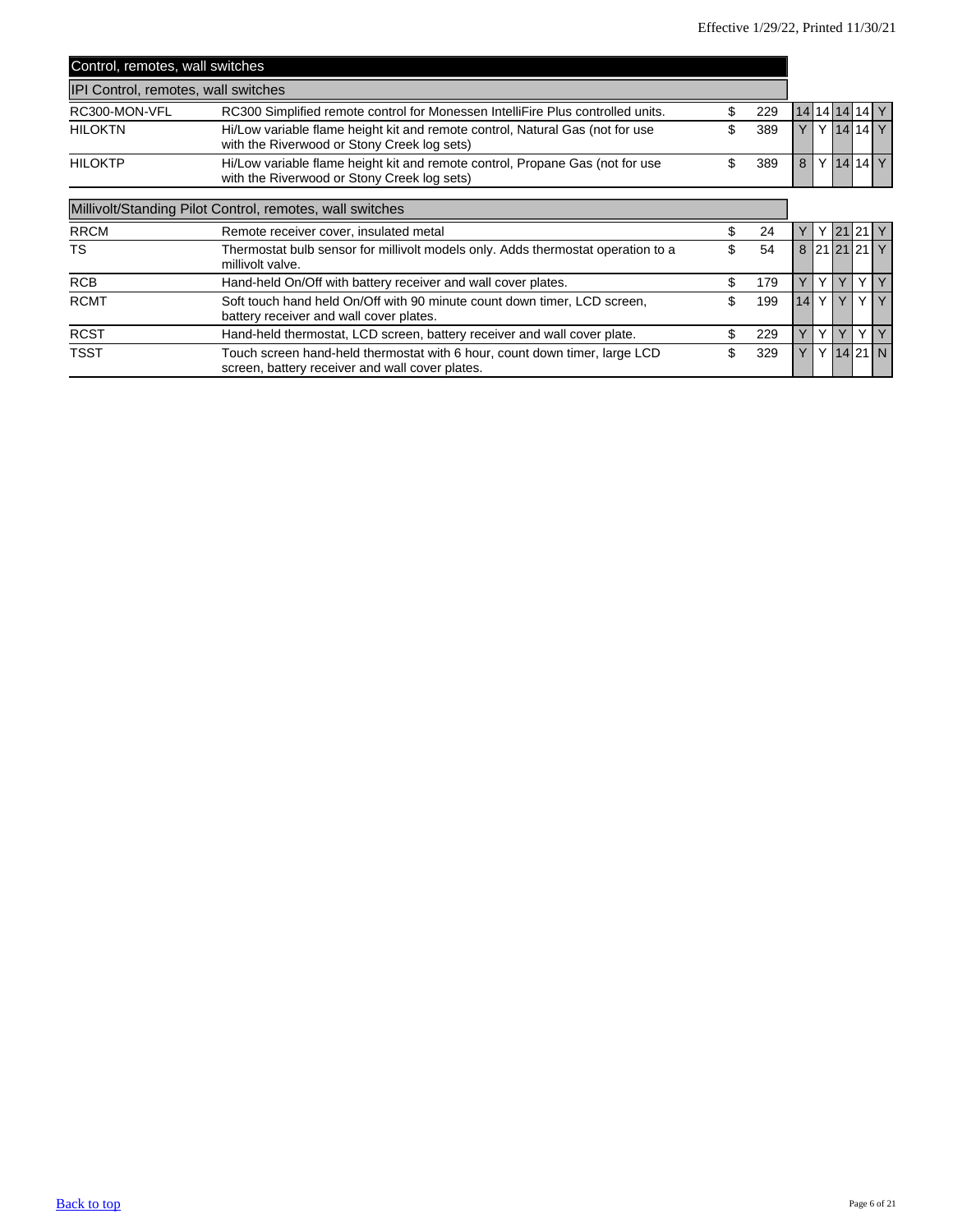| -----------                                                                             |                                                   |  |
|-----------------------------------------------------------------------------------------|---------------------------------------------------|--|
| Includes:                                                                               |                                                   |  |
| • Glow Getter Burner System® with<br>multi-peak flame and generous,<br>active ember bed | • RC300 Remote Control standard<br>with IPI       |  |
| • Log switch                                                                            |                                                   |  |
| • Piezo igniter                                                                         |                                                   |  |
| • Natural or propane gas                                                                |                                                   |  |
| • Volcanic rock, rock wool embers and<br>ember bed log switch                           |                                                   |  |
| • Dual rated for vented or vent free<br>applications                                    |                                                   |  |
| • CSA design certified                                                                  |                                                   |  |
| • Millivolt control or IntelliFire Plus with<br>ODS IPI control                         |                                                   |  |
| Required to Complete - Sold Separately:                                                 | • 24" or 30" Dynamo, Moxie or<br>Charisma log set |  |

|         |                                                                                         | <b>MSRP</b><br>USD |  |    | 004 010 014 016 EXP |
|---------|-----------------------------------------------------------------------------------------|--------------------|--|----|---------------------|
| GG24NV  | 24" Millivolt Glow Getter Burner, Natural Gas 37,000 BTU                                | 769                |  | 84 |                     |
| GG24PV  | 24" Millivolt Glow Getter Burner, Propane Gas 37,000 BTU                                | 769                |  | 56 |                     |
| GG24NIF | 24" IntelliFire Plus Glow Getter Burner, Natural Gas with Remote Control,<br>29,000 BTU | 1.059              |  | 28 | $\mathsf{I}$ Y      |
| GG24PIF | 24" IntelliFire Plus Glow Getter Burner, Propane Gas with Remote Control,<br>29,000 BTU | 1.059              |  | 28 |                     |

| Gas Logs & Log Sets (Required to Complete) |                                                                                     |     |     |                |   |           |    |
|--------------------------------------------|-------------------------------------------------------------------------------------|-----|-----|----------------|---|-----------|----|
| Charisma                                   |                                                                                     |     |     |                |   |           |    |
| CR <sub>24</sub> -H                        | 24" Burncrete Hybrid 8 pc Charisma Log Set for use with Glow Getter 24"<br>burner   | \$  | 349 |                |   | 14        | YY |
| <b>CR30-H</b>                              | 30" Burncrete Hybrid 8 pc Charisma Log Set for use with Glow Getter 24"<br>burner   | \$  | 379 | Y              | Y | 14        | YN |
| Dynamo                                     |                                                                                     |     |     |                |   |           |    |
| <b>DY24-H</b>                              | 24" Burncrete Hybrid 7 pc Dynamo Log Set for use with Glow Getter 24 inch<br>burner | \$  | 379 |                |   | 14        | YY |
| DY30-H                                     | 30" Burncrete Hybrid 7 pc Dynamo Log Set for use with Glow Getter 24 inch<br>burner | \$  | 419 | Y <sub>1</sub> | Y | 14        | YY |
| Moxie                                      |                                                                                     |     |     |                |   |           |    |
| $MX24-H$                                   | 24" Burncrete Hybrid 8 pc Moxie Log Set for use with Glow Getter 24" burner         | \$. | 349 |                | Y | 14        | YY |
| <b>MX30-H</b>                              | 30" Burncrete Hybrid 8 pc Moxie Log Set for use with Glow Getter 24" burner         |     | 379 |                |   | $Y$ 14 14 | YN |



<span id="page-6-0"></span>Glow Getter 24

Charisma **Dynamo** Dynamo Moxie



| <b>Options &amp; Accessories</b> |                                                                  |     |  |    |              |
|----------------------------------|------------------------------------------------------------------|-----|--|----|--------------|
| <b>Options &amp; Accessories</b> |                                                                  |     |  |    |              |
| NE <sub>1</sub> G                | <b>Flickering Embers</b>                                         | 13  |  | 14 | YY           |
| <b>VR1000A</b>                   | Volcanic Rock - Carton of 12 - 2 lb. Bags.*                      | 269 |  |    | Y 21 21 21 Y |
| <b>Options &amp; Accessories</b> |                                                                  |     |  |    |              |
| C-CLAMP                          | Damper Clamps, Carton of 6.* (Required for Vented Installations) | 67  |  |    | 8 21 21 21 Y |
| CABL                             | Flat Black Adjustable Canopy. Adjusts 28 - 48".                  | 169 |  | 14 | YY           |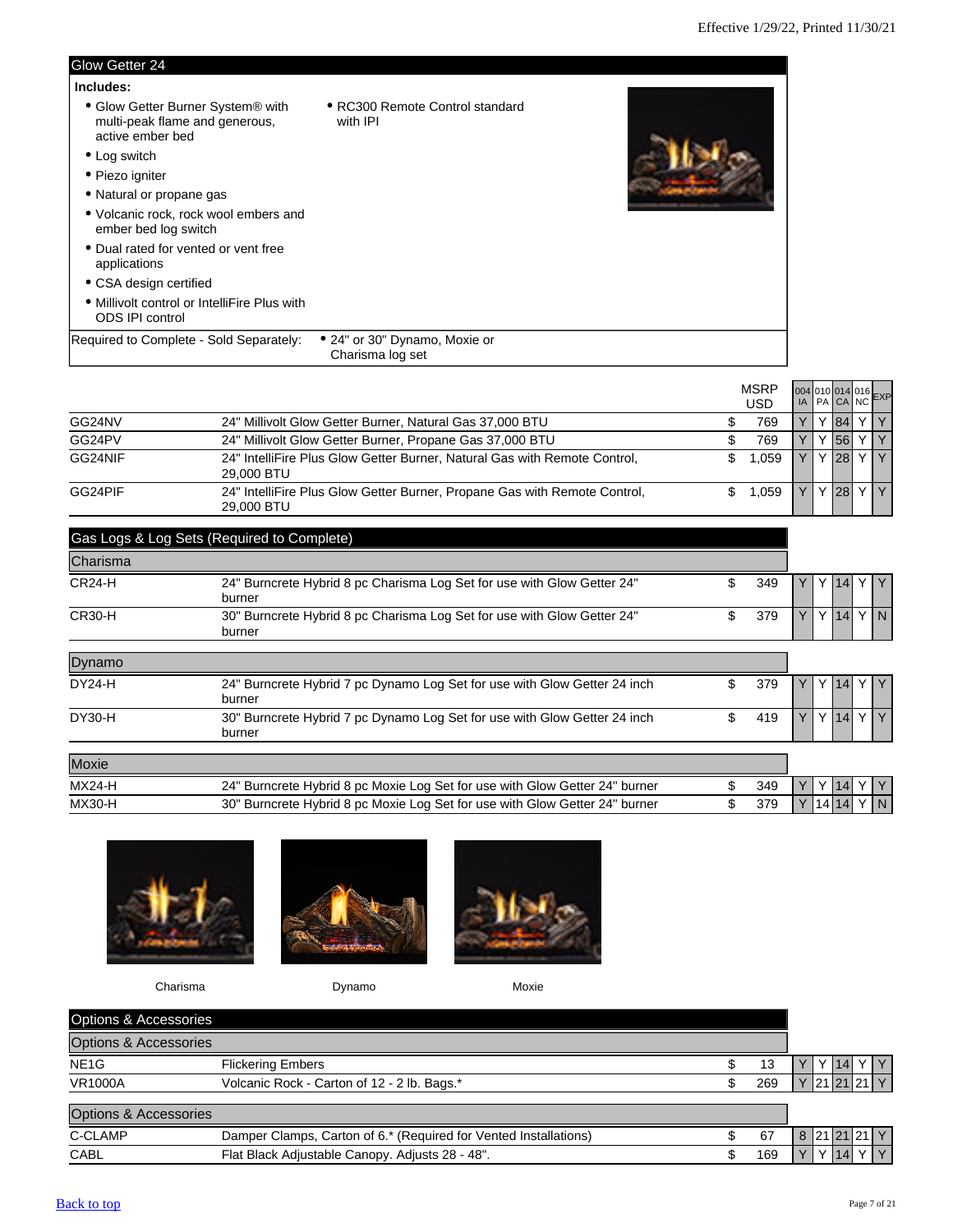| Control, remotes, wall switches     |                                                                                                                               |     |     |   |        |   |                |              |
|-------------------------------------|-------------------------------------------------------------------------------------------------------------------------------|-----|-----|---|--------|---|----------------|--------------|
| IPI Control, remotes, wall switches |                                                                                                                               |     |     |   |        |   |                |              |
| RC300-MON-VFL                       | RC300 Simplified remote control for Monessen IntelliFire Plus controlled units.                                               | \$  | 229 |   |        |   | 14 14 14 14 Y  |              |
| <b>HILOKTN</b>                      | Hi/Low variable flame height kit and remote control, Natural Gas (not for use<br>with the Riverwood or Stony Creek log sets)  | \$  | 389 |   |        |   |                | Y 14 14 Y    |
| <b>HILOKTP</b>                      | Hi/Low variable flame height kit and remote control, Propane Gas (not for use<br>with the Riverwood or Stony Creek log sets)  | \$  | 389 | 8 |        |   |                | $Y$ 14 14 Y  |
|                                     | Millivolt/Standing Pilot Control, remotes, wall switches                                                                      |     |     |   |        |   |                |              |
| <b>RRCM</b>                         | Remote receiver cover, insulated metal                                                                                        | \$  | 24  | Y | Y      |   | 21 21 Y        |              |
| TS                                  | Thermostat bulb sensor for millivolt models only. Adds thermostat operation to a<br>millivolt valve.                          | \$. | 54  | 8 |        |   | 21 21 21 Y     |              |
| <b>RCB</b>                          | Hand-held On/Off with battery receiver and wall cover plates.                                                                 | \$  | 179 | Y | Y      | Y |                | YY           |
| <b>RCMT</b>                         | Soft touch hand held On/Off with 90 minute count down timer, LCD screen,<br>battery receiver and wall cover plates.           | \$  | 199 |   | $14$ Y | Y | Y <sub>1</sub> | $\mathsf{Y}$ |
| <b>RCST</b>                         | Hand-held thermostat, LCD screen, battery receiver and wall cover plate.                                                      | \$  | 229 | Y | Y      | Y |                | YY           |
| <b>TSST</b>                         | Touch screen hand-held thermostat with 6 hour, count down timer, large LCD<br>screen, battery receiver and wall cover plates. | \$  | 329 | Y |        |   | Y 14 21 N      |              |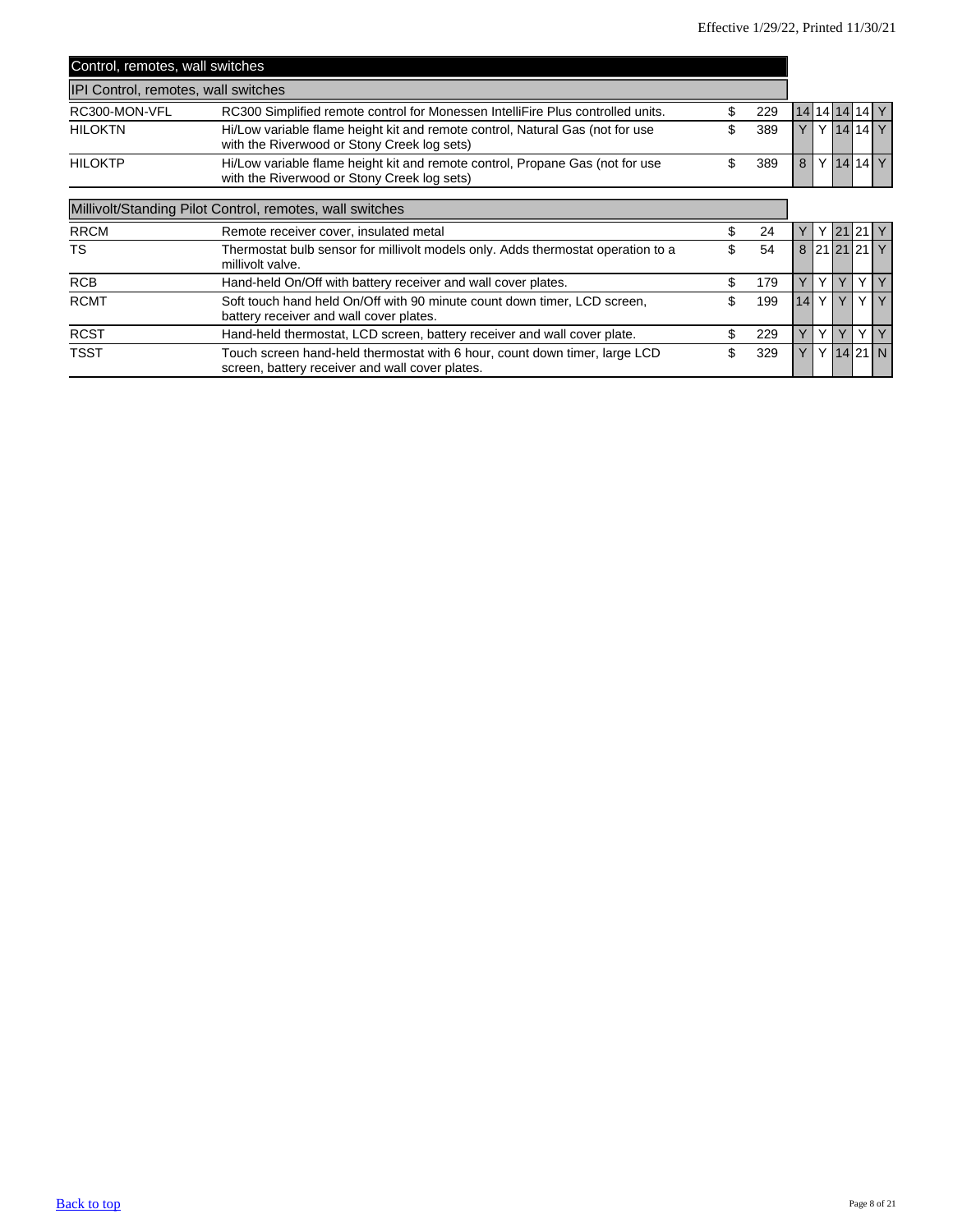<span id="page-8-0"></span>

| Lyric 18                                                                                                      |  |
|---------------------------------------------------------------------------------------------------------------|--|
| Includes:                                                                                                     |  |
| • Contemporary burner with multi-peak<br>flame and shimmering, elegant ember<br>bed                           |  |
| • Includes two bags Onyx fire glass<br>media                                                                  |  |
| • Additional fireglass media optional<br>(two bags required to complete)                                      |  |
| • Auto-spark igniter                                                                                          |  |
| • Natural or propane gas                                                                                      |  |
| • Millivolt control                                                                                           |  |
| • Dual rated for vent-free and vented<br>applications (Vented Applications<br>Require Damper Clamps: C-CLAMP) |  |
| • CSA design certified                                                                                        |  |
| No additional items required to complete.                                                                     |  |

|                                 |                                                                                                                               | <b>MSRP</b><br><b>USD</b> |    |       |               |        | 004 010 014 016 EXP |
|---------------------------------|-------------------------------------------------------------------------------------------------------------------------------|---------------------------|----|-------|---------------|--------|---------------------|
| I YR18NV                        | 18" Contemporary Burner, Natural Gas, 28,000 BTU                                                                              | \$<br>859                 | Y  |       | 35 28 35 Y    |        |                     |
| LYR18PV                         | 18" Contemporary Burner, Propane Gas, 27,000 BTU                                                                              | \$<br>859                 |    |       | 28 28 28 28 Y |        |                     |
| Media                           |                                                                                                                               |                           |    |       |               |        |                     |
| <b>Crushed Fireglass</b>        |                                                                                                                               |                           |    |       |               |        |                     |
| <b>GKB</b>                      | Contemporary fireglass media--Bronze. 2.25 lbs                                                                                | \$<br>94                  | Y  | 21    | 14            |        |                     |
| GKS                             | Contemporary fireglass media--Sapphire. 2.25 lbs                                                                              | \$<br>94                  | Y  | 14 21 |               | $21$ N |                     |
| GKO                             | Contemporary fireglass media--Onyx. 2.25 lbs                                                                                  | \$<br>94                  | Y  | Υ     | 21            |        |                     |
| <b>GKD</b>                      | Contemporary fireglass media--Diamond. 2.25 lbs                                                                               | \$<br>94                  | Y  | Υ     | 14            | Y      |                     |
| Options & Accessories           |                                                                                                                               |                           |    |       |               |        |                     |
| Options & Accessories           |                                                                                                                               |                           |    |       |               |        |                     |
| C-CLAMP                         | Damper Clamps, Carton of 6.* (Required for Vented Installations)                                                              | \$<br>67                  | 8  | 21    | 21            | 21     |                     |
| <b>CABL</b>                     | Flat Black Adjustable Canopy. Adjusts 28 - 48".                                                                               | \$<br>169                 | Y  |       | $Y$ 14        |        |                     |
| Control, remotes, wall switches |                                                                                                                               |                           |    |       |               |        |                     |
|                                 | Millivolt/Standing Pilot Control, remotes, wall switches                                                                      |                           |    |       |               |        |                     |
| <b>TS</b>                       | Thermostat bulb sensor for millivolt models only. Adds thermostat operation to a<br>millivolt valve.                          | \$<br>54                  |    |       | 8 21 21 21 Y  |        |                     |
| <b>RCB</b>                      | Hand-held On/Off with battery receiver and wall cover plates.                                                                 | \$<br>179                 | Y  | Υ     | Y             | Y      |                     |
| <b>RCMT</b>                     | Soft touch hand held On/Off with 90 minute count down timer, LCD screen,<br>battery receiver and wall cover plates.           | \$<br>199                 | 14 | Y     | Y             | Υ      |                     |
| <b>RCST</b>                     | Hand-held thermostat, LCD screen, battery receiver and wall cover plate.                                                      | \$<br>229                 | Y  | Υ     | Y             | Υ      | Y                   |
| <b>TSST</b>                     | Touch screen hand-held thermostat with 6 hour, count down timer, large LCD<br>screen, battery receiver and wall cover plates. | \$<br>329                 | Y  |       | $Y$ 1421 N    |        |                     |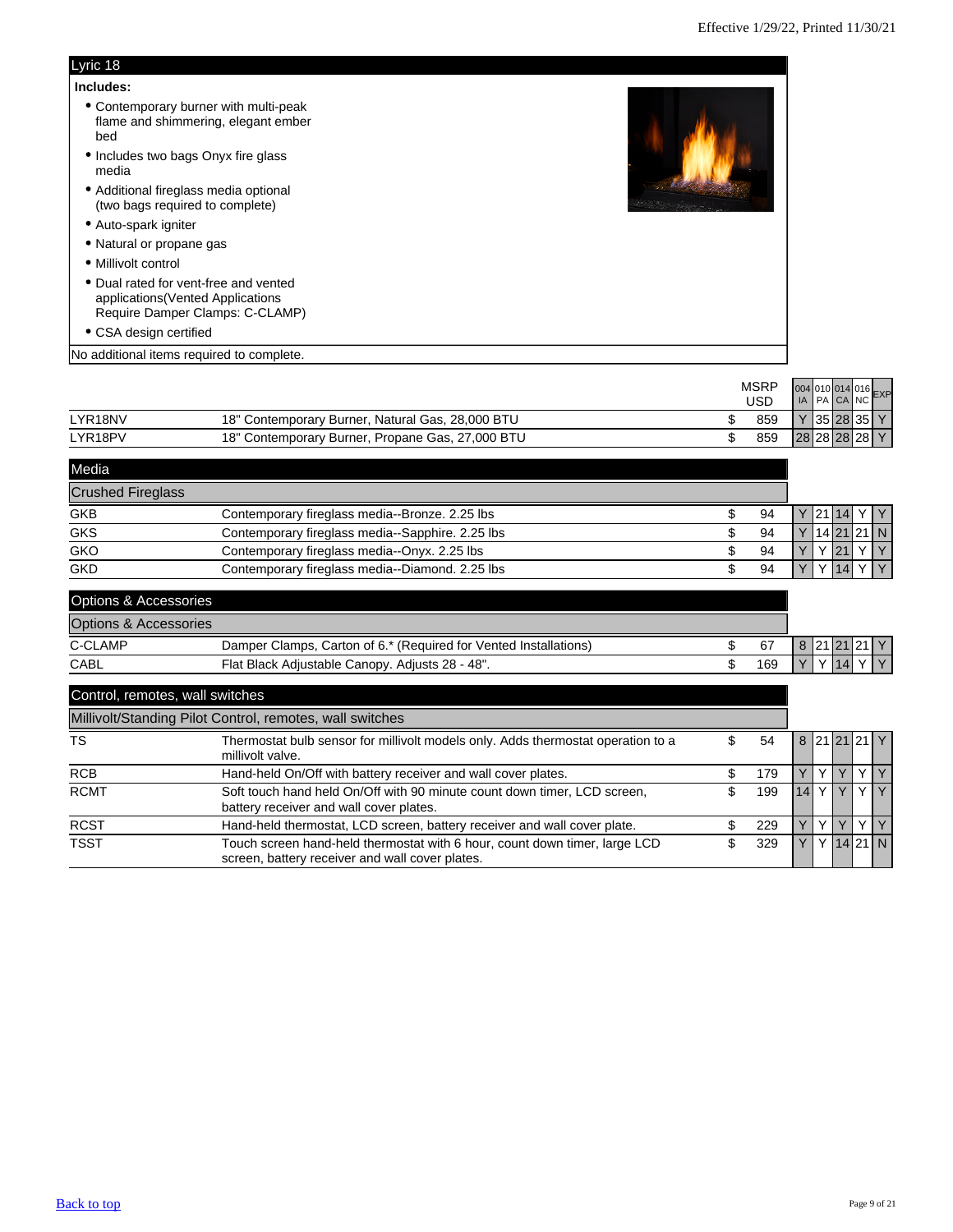<span id="page-9-0"></span>

| Lyric 24                                                                                                      |  |
|---------------------------------------------------------------------------------------------------------------|--|
| Includes:                                                                                                     |  |
| • Contemporary burner with multi-peak<br>flame and shimmering, elegant ember<br>bed                           |  |
| • Includes three bags of Onyx fire glass<br>media                                                             |  |
| • Additional fireglass media optional<br>(two bags required to complete)                                      |  |
| • Auto-spark igniter                                                                                          |  |
| • Natural or propane gas                                                                                      |  |
| • Millivolt control                                                                                           |  |
| • Dual rated for vent-free and vented<br>applications (Vented Applications<br>Require Damper Clamps: C-CLAMP) |  |
| • CSA design certified                                                                                        |  |
| No additional items required to complete.                                                                     |  |

|                                  |                                                                                                                               | <b>MSRP</b> |    |        |              |    | 004 010 014 016 EXP |
|----------------------------------|-------------------------------------------------------------------------------------------------------------------------------|-------------|----|--------|--------------|----|---------------------|
|                                  |                                                                                                                               | <b>USD</b>  | IA |        | PA CA NC     |    |                     |
| LYR24NV                          | 24" Contemporary Burner, Natural Gas, 37,000 BTU                                                                              | \$<br>889   | Y  |        | Y 28         | Y  |                     |
| LYR24PV                          | 24" Contemporary Burner, Propane Gas, 36,000 BTU                                                                              | \$<br>889   | Y  |        | 14 28 14 Y   |    |                     |
| Media                            |                                                                                                                               |             |    |        |              |    |                     |
| <b>Crushed Fireglass</b>         |                                                                                                                               |             |    |        |              |    |                     |
| <b>GKS</b>                       | Contemporary fireglass media--Sapphire. 2.25 lbs                                                                              | \$<br>94    | Y  |        | 14 21 21 N   |    |                     |
| GKO                              | Contemporary fireglass media--Onyx. 2.25 lbs                                                                                  | \$<br>94    | Y  |        | $Y$ 21       | Y  |                     |
| <b>GKD</b>                       | Contemporary fireglass media--Diamond. 2.25 lbs                                                                               | \$<br>94    | Y  |        | $Y$ 14       | Y  | Y                   |
| <b>GKB</b>                       | Contemporary fireglass media--Bronze. 2.25 lbs                                                                                | \$<br>94    |    |        | Y 21 14      | Y. | Y                   |
| Options & Accessories            |                                                                                                                               |             |    |        |              |    |                     |
| <b>Options &amp; Accessories</b> |                                                                                                                               |             |    |        |              |    |                     |
| C-CLAMP                          | Damper Clamps, Carton of 6.* (Required for Vented Installations)                                                              | \$<br>67    |    |        | 8 21 21 21 Y |    |                     |
| <b>CABL</b>                      | Flat Black Adjustable Canopy. Adjusts 28 - 48".                                                                               | \$<br>169   | Y  |        | $Y$ 14       |    |                     |
| Control, remotes, wall switches  |                                                                                                                               |             |    |        |              |    |                     |
|                                  | Millivolt/Standing Pilot Control, remotes, wall switches                                                                      |             |    |        |              |    |                     |
| <b>TS</b>                        | Thermostat bulb sensor for millivolt models only. Adds thermostat operation to a<br>millivolt valve.                          | \$<br>54    |    |        | 8 21 21 21 Y |    |                     |
| <b>RCB</b>                       | Hand-held On/Off with battery receiver and wall cover plates.                                                                 | \$<br>179   | Y  | Y      | Y            | Υl | Y                   |
| <b>RCMT</b>                      | Soft touch hand held On/Off with 90 minute count down timer, LCD screen,<br>battery receiver and wall cover plates.           | \$<br>199   |    | $14$ Y | Y            | Y  | Y                   |
| <b>RCST</b>                      | Hand-held thermostat, LCD screen, battery receiver and wall cover plate.                                                      | \$<br>229   | Y  | Y      | Y            | Y  | Y                   |
| <b>TSST</b>                      | Touch screen hand-held thermostat with 6 hour, count down timer, large LCD<br>screen, battery receiver and wall cover plates. | \$<br>329   | Y  |        | $Y$ 14 21 N  |    |                     |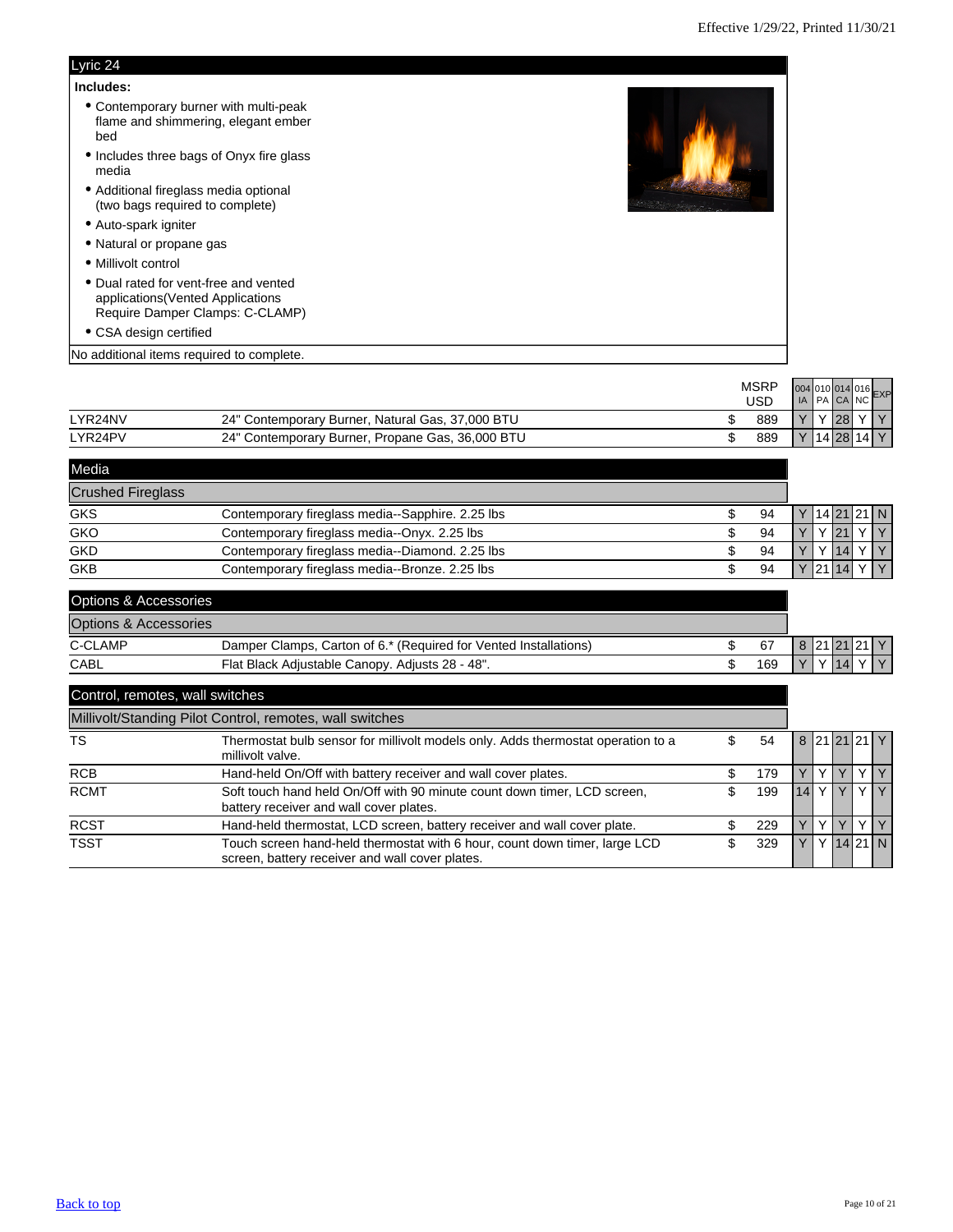<span id="page-10-0"></span>

| Lyric 30                                                                                                      |  |
|---------------------------------------------------------------------------------------------------------------|--|
| Includes:                                                                                                     |  |
| • Contemporary burner with multi-peak<br>flame and shimmering, elegant ember<br>bed                           |  |
| • Includes three bags of Onyx fire glass<br>media                                                             |  |
| • Additional fireglass media optional<br>(three bags required to complete)                                    |  |
| • Auto-spark igniter                                                                                          |  |
| • Natural or propane gas                                                                                      |  |
| • Millivolt control                                                                                           |  |
| • Dual rated for vent-free and vented<br>applications (Vented Applications<br>Require Damper Clamps: C-CLAMP) |  |
| • CSA design certified                                                                                        |  |
| No additional items required to complete.                                                                     |  |

|                                  |                                                                                                                               | <b>MSRP</b><br><b>USD</b> |    |                |               |     | 004 010 014 016 EXP |
|----------------------------------|-------------------------------------------------------------------------------------------------------------------------------|---------------------------|----|----------------|---------------|-----|---------------------|
| LYR30NV                          | 30" Contemporary Burner, Natural Gas, 37,000 BTU                                                                              | \$<br>919                 | Y  | $\overline{7}$ | 28            | 7   | $\mathsf{Y}$        |
| LYR30PV                          | 30" Contemporary Burner, Propane Gas, 36,000 BTU                                                                              | \$<br>919                 |    |                | 14 14 28 14 Y |     |                     |
| Media                            |                                                                                                                               |                           |    |                |               |     |                     |
| <b>Crushed Fireglass</b>         |                                                                                                                               |                           |    |                |               |     |                     |
| <b>GKS</b>                       | Contemporary fireglass media--Sapphire. 2.25 lbs                                                                              | \$<br>94                  | Y  | 14 21          |               | 21N |                     |
| <b>GKO</b>                       | Contemporary fireglass media--Onyx. 2.25 lbs                                                                                  | \$<br>94                  | Y  | Y              | 21            |     |                     |
| <b>GKD</b>                       | Contemporary fireglass media--Diamond. 2.25 lbs                                                                               | \$<br>94                  | Y  | Y              | 14            | Y   |                     |
| <b>GKB</b>                       | Contemporary fireglass media--Bronze. 2.25 lbs                                                                                | \$<br>94                  | Y  | 121            | 14            |     |                     |
| <b>Options &amp; Accessories</b> |                                                                                                                               |                           |    |                |               |     |                     |
| <b>Options &amp; Accessories</b> |                                                                                                                               |                           |    |                |               |     |                     |
| C-CLAMP                          | Damper Clamps, Carton of 6.* (Required for Vented Installations)                                                              | \$<br>67                  |    | 8 21           | 21            | 21  |                     |
| CABL                             | Flat Black Adjustable Canopy. Adjusts 28 - 48".                                                                               | \$<br>169                 | Y  | Y              | 14            |     |                     |
| Control, remotes, wall switches  |                                                                                                                               |                           |    |                |               |     |                     |
|                                  | Millivolt/Standing Pilot Control, remotes, wall switches                                                                      |                           |    |                |               |     |                     |
| <b>TS</b>                        | Thermostat bulb sensor for millivolt models only. Adds thermostat operation to a<br>millivolt valve.                          | \$<br>54                  | 8  |                | 21 21 21 Y    |     |                     |
| <b>RCB</b>                       | Hand-held On/Off with battery receiver and wall cover plates.                                                                 | \$<br>179                 | Y  | Υ              | Y             | Y   | Y                   |
| <b>RCMT</b>                      | Soft touch hand held On/Off with 90 minute count down timer, LCD screen,<br>battery receiver and wall cover plates.           | \$<br>199                 | 14 | Y              | Y             | Y   |                     |
| <b>RCST</b>                      | Hand-held thermostat, LCD screen, battery receiver and wall cover plate.                                                      | \$<br>229                 | Y  | Υ              | Y             | Υ   |                     |
| <b>TSST</b>                      | Touch screen hand-held thermostat with 6 hour, count down timer, large LCD<br>screen, battery receiver and wall cover plates. | \$<br>329                 | Y  |                | Y 14 21 N     |     |                     |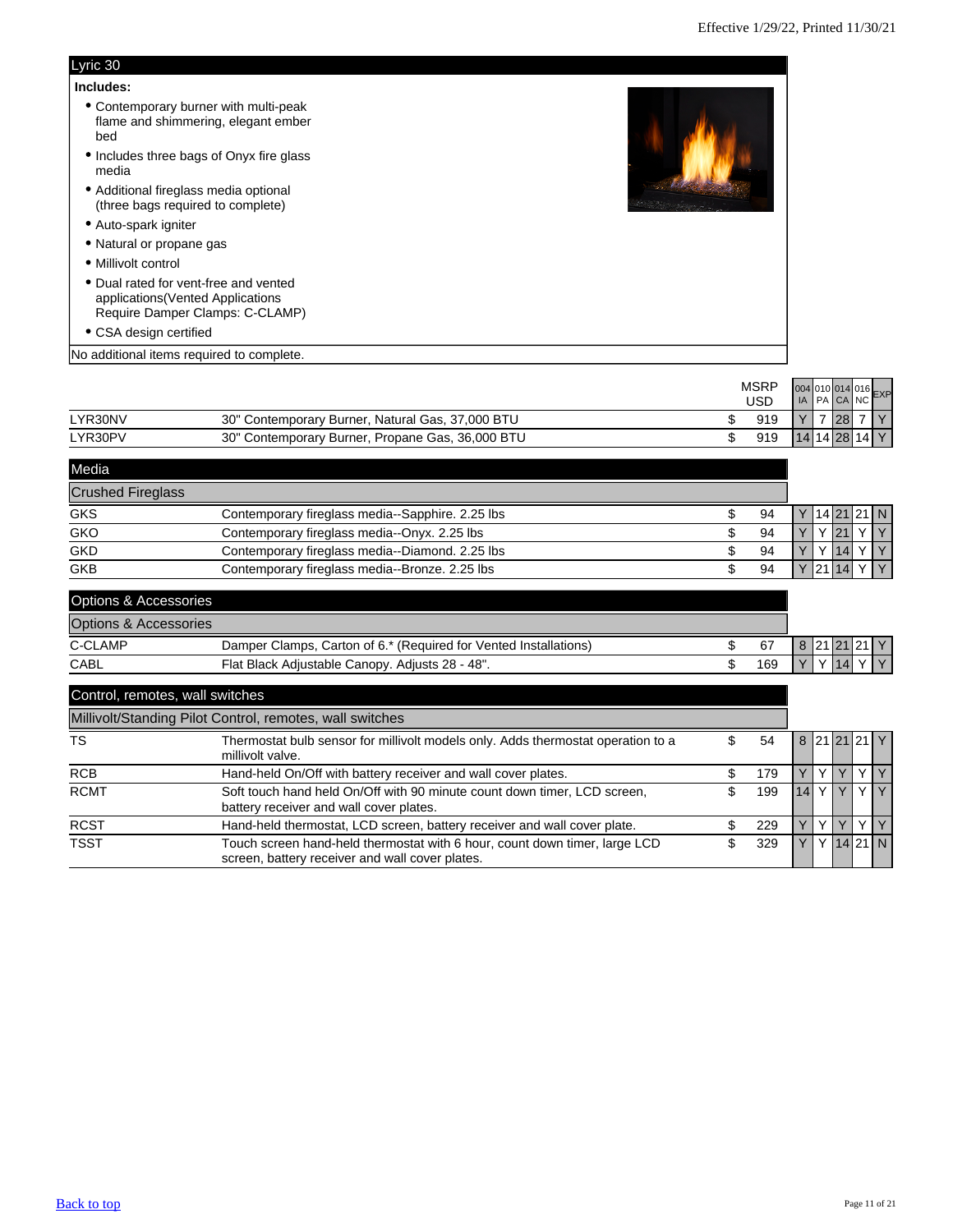<span id="page-11-0"></span>

| Mojo 22<br>Includes:<br>• Up to 38,000 BTUs<br>• Instant dancing yellow flames<br>• IntelliFire Plus with ODS IPI control<br>• RC300 Remote Control Standard<br>with IPI<br>• Volcanic rock<br>$\bullet$ Embers<br>$\bullet$ Grate |                                                     |                           |                     |
|------------------------------------------------------------------------------------------------------------------------------------------------------------------------------------------------------------------------------------|-----------------------------------------------------|---------------------------|---------------------|
| Required to Complete - Sold Separately:                                                                                                                                                                                            | • 8 piece massive random stack<br>Burncrete log set |                           |                     |
|                                                                                                                                                                                                                                    |                                                     | <b>MSRP</b><br><b>USD</b> | 004 010 014 016 EXP |

|                                  |                                                                                                      | --          |    |         |               |          |   |
|----------------------------------|------------------------------------------------------------------------------------------------------|-------------|----|---------|---------------|----------|---|
| MJ22NIF                          | 22" Mojo vent free burner with IPI, remote control hi/lo, 29,000 BTU, Natural<br>Gas                 | \$<br>1,239 | Y. | Y       | 28            | Y        | Y |
| MJ22PIF                          | 22" Mojo vent free burner with IPI, remote control hi/lo, 28,000 BTU, Propane<br>Gas                 | \$<br>1,239 |    |         | Y 35 63 35 Y  |          |   |
|                                  | Gas Logs & Log Sets (Required to Complete)                                                           |             |    |         |               |          |   |
| Log Sets                         |                                                                                                      |             |    |         |               |          |   |
| MOJO22-R                         | 22" 8 piece Mojo Burncrete refractory log set for MJ22 burner                                        | \$<br>419   |    | Y       | 14            | YIY      |   |
| <b>Options &amp; Accessories</b> |                                                                                                      |             |    |         |               |          |   |
| <b>Options &amp; Accessories</b> |                                                                                                      |             |    |         |               |          |   |
| C-CLAMP                          | Damper Clamps, Carton of 6.* (Required for Vented Installations)                                     | \$<br>67    |    | 8 21 21 |               | $21$ Y   |   |
| CABL                             | Flat Black Adjustable Canopy. Adjusts 28 - 48".                                                      | \$<br>169   |    | Y.      | 14            | Y        |   |
| <b>Options &amp; Accessories</b> |                                                                                                      |             |    |         |               |          |   |
| <b>VR1000A</b>                   | Volcanic Rock - Carton of 12 - 2 lb. Bags.*                                                          | \$<br>269   |    |         | Y 21 21 21 Y  |          |   |
| Control, remotes, wall switches  |                                                                                                      |             |    |         |               |          |   |
|                                  | IPI Control, remotes, wall switches                                                                  |             |    |         |               |          |   |
| RC300-MON-VFL                    | RC300 Simplified remote control for Monessen IntelliFire Plus controlled units.                      | \$<br>229   |    |         | 14 14 14 14 Y |          |   |
|                                  | Millivolt/Standing Pilot Control, remotes, wall switches                                             |             |    |         |               |          |   |
| <b>TS</b>                        | Thermostat bulb sensor for millivolt models only. Adds thermostat operation to a<br>millivolt valve. | \$<br>54    |    | 8 21 21 |               | $21$ $Y$ |   |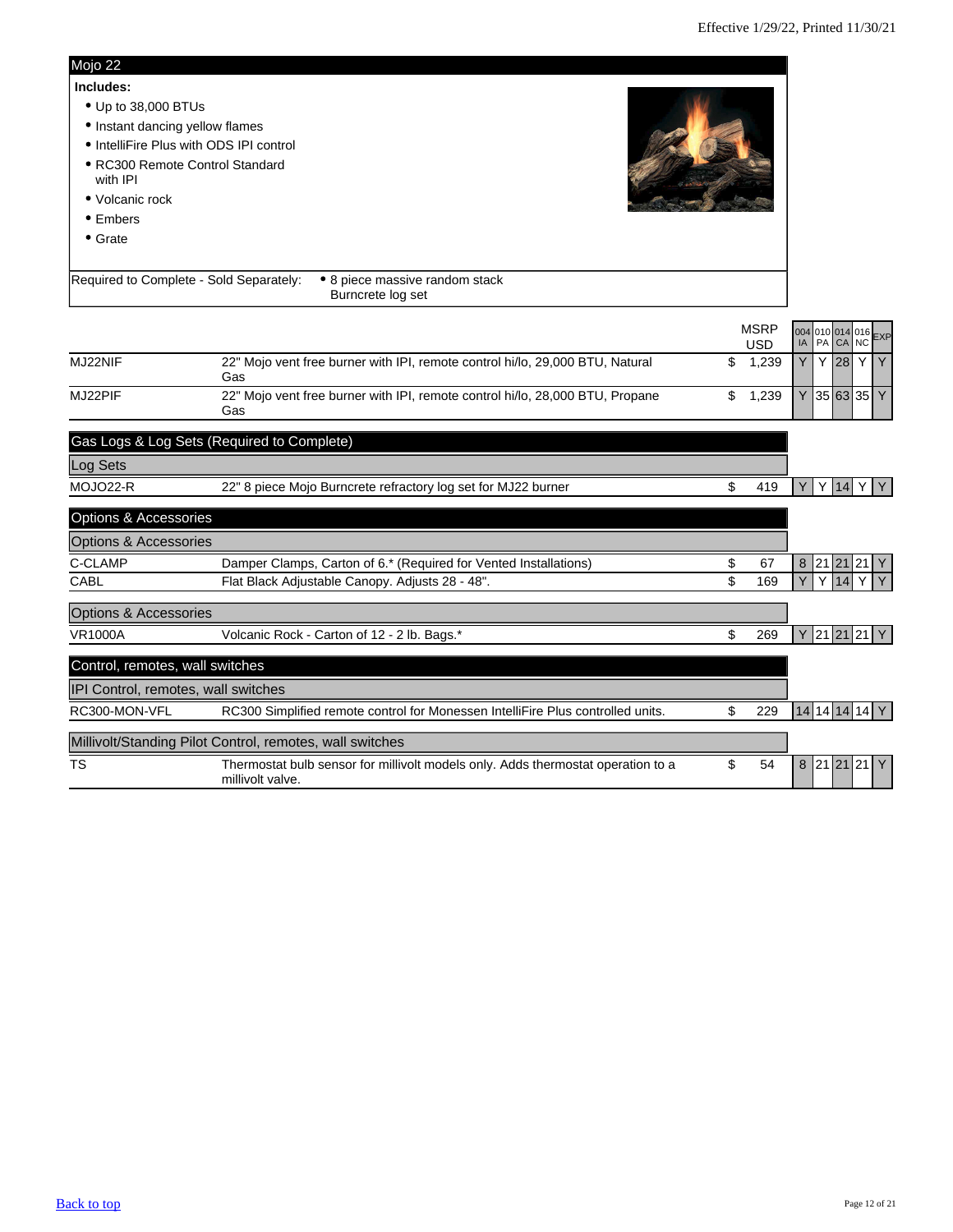<span id="page-12-0"></span>

| Mojo 27<br>Includes:<br>• Up to 38,000 BTUs<br>• Instant dancing yellow flames<br>• IntelliFire Plus with ODS IPI control<br>• RC300 Remote Control Standard<br>with IPI<br>• Volcanic rock<br>$\bullet$ Embers<br>• Grate |                                                                               |                                               |                                 |
|----------------------------------------------------------------------------------------------------------------------------------------------------------------------------------------------------------------------------|-------------------------------------------------------------------------------|-----------------------------------------------|---------------------------------|
| Required to Complete - Sold Separately:                                                                                                                                                                                    | • 8 piece massive random stack<br>Burncrete log set                           |                                               |                                 |
| MJ27NIF                                                                                                                                                                                                                    | 27" Mojo vent free burner with IPI, remote control hi/lo, 38,000 BTU, Natural | \$<br><b>MSRP</b><br><b>USD</b><br>1,279<br>Y | 004 010 014 016 EXP<br>Y 28 Y Y |

|                                     | Gas                                                                                                  |             |   |      |            |            |   |
|-------------------------------------|------------------------------------------------------------------------------------------------------|-------------|---|------|------------|------------|---|
| MJ27PIF                             | 27" Mojo vent free burner with IPI, remote control hi/lo, 37,000 BTU, Propane<br>Gas                 | \$<br>1,279 | Y | Y    | 28         | Y          | Y |
|                                     | Gas Logs & Log Sets (Required to Complete)                                                           |             |   |      |            |            |   |
| Log Sets                            |                                                                                                      |             |   |      |            |            |   |
| MOJO27-R                            | 27" 8 piece Mojo Burncrete refractory log set for MJ27 burner                                        | \$<br>479   |   |      | 14         |            |   |
| <b>Options &amp; Accessories</b>    |                                                                                                      |             |   |      |            |            |   |
| <b>Options &amp; Accessories</b>    |                                                                                                      |             |   |      |            |            |   |
| C-CLAMP                             | Damper Clamps, Carton of 6.* (Required for Vented Installations)                                     | \$<br>67    |   | 8 21 | 21         | 21         |   |
| CABL                                | Flat Black Adjustable Canopy. Adjusts 28 - 48".                                                      | \$<br>169   |   |      | 14         |            |   |
| <b>Options &amp; Accessories</b>    |                                                                                                      |             |   |      |            |            |   |
| <b>VR1000A</b>                      | Volcanic Rock - Carton of 12 - 2 lb. Bags.*                                                          | \$<br>269   |   |      |            | Y 21 21 21 |   |
| Control, remotes, wall switches     |                                                                                                      |             |   |      |            |            |   |
| IPI Control, remotes, wall switches |                                                                                                      |             |   |      |            |            |   |
| RC300-MON-VFL                       | RC300 Simplified remote control for Monessen IntelliFire Plus controlled units.                      | \$<br>229   |   |      | 14 14 14   | 14 I       |   |
|                                     | Millivolt/Standing Pilot Control, remotes, wall switches                                             |             |   |      |            |            |   |
| <b>TS</b>                           | Thermostat bulb sensor for millivolt models only. Adds thermostat operation to a<br>millivolt valve. | \$<br>54    |   |      | 8 21 21 21 |            |   |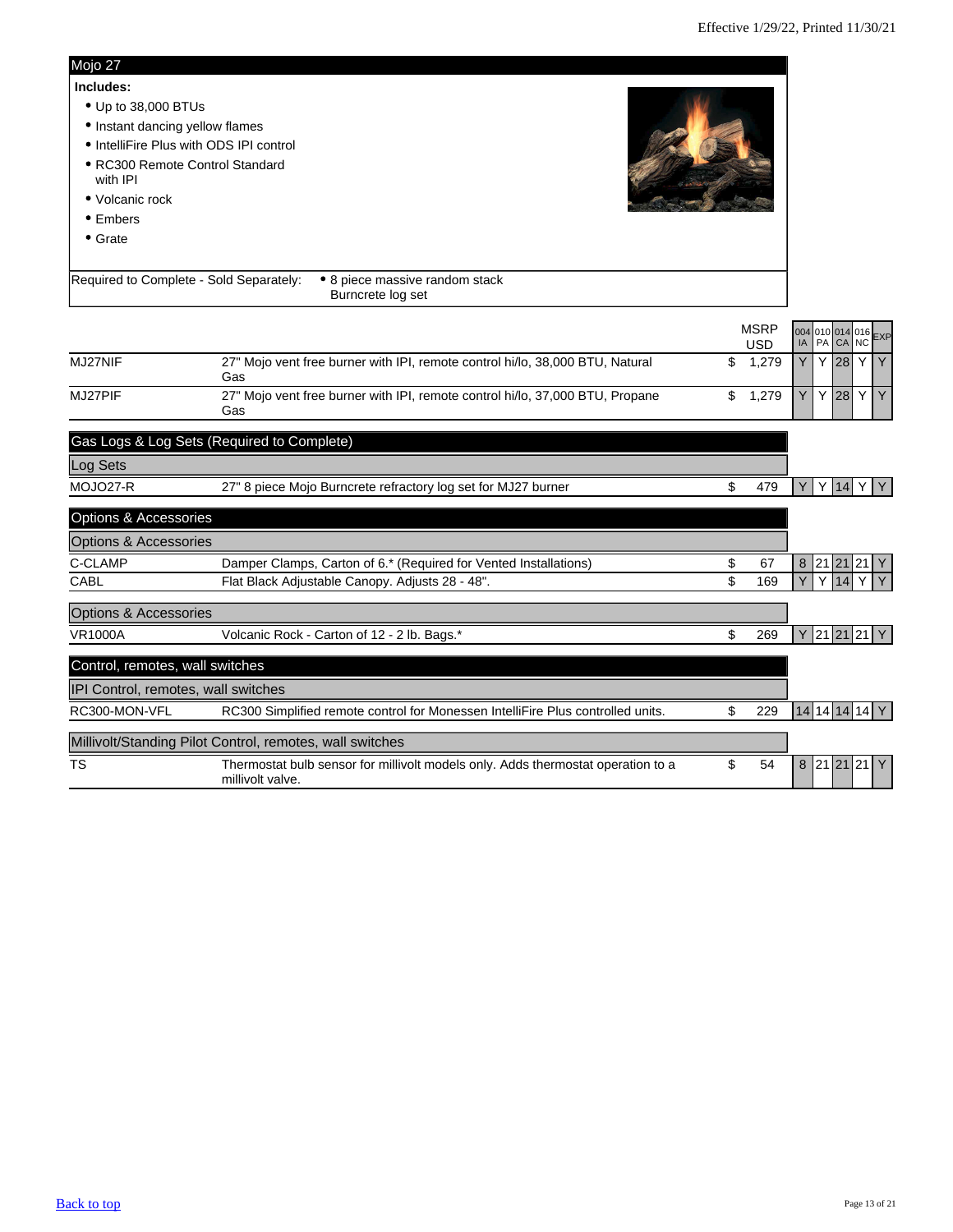<span id="page-13-0"></span>

| Natural Blaze 18                           |            |                                                                               |    |                           |    |                     |                |    |    |
|--------------------------------------------|------------|-------------------------------------------------------------------------------|----|---------------------------|----|---------------------|----------------|----|----|
| Includes:                                  |            |                                                                               |    |                           |    |                     |                |    |    |
| • Up to 28,000 BTUs (NG)                   |            | • Millivolt control or IntelliFire Plus with<br>ODS IPI control               |    |                           |    |                     |                |    |    |
| • Up to 28,000 BTUs (LP)                   |            | • RC300 Remote Control Standard<br>with IPI                                   |    |                           |    |                     |                |    |    |
| • Instant dancing yellow flames            |            | • Log switch                                                                  |    |                           |    |                     |                |    |    |
| • Ember bed                                |            |                                                                               |    |                           |    |                     |                |    |    |
| • Cast iron grate                          |            |                                                                               |    |                           |    |                     |                |    |    |
| • Volcanic rock                            |            |                                                                               |    |                           |    |                     |                |    |    |
| • Rock wool                                |            |                                                                               |    |                           |    |                     |                |    |    |
|                                            |            |                                                                               |    |                           |    |                     |                |    |    |
| Required to Complete - Sold Separately:    |            | $\bullet$ Logs                                                                |    |                           |    |                     |                |    |    |
|                                            |            |                                                                               |    |                           |    |                     |                |    |    |
|                                            |            |                                                                               |    | <b>MSRP</b><br><b>USD</b> |    | 004 010 014 016 EXP |                |    |    |
| NB18NV                                     |            | 18" Millivolt Natural Blaze Burner Natural Gas 28,000 BTU                     | \$ | 899                       | Y  | Y                   | 42             |    | YY |
| NB18PV                                     |            | 18" Millivolt Natural Blaze Burner Propane Gas 28,000 BTU                     | \$ | 899                       | Y  | Y                   | 28             |    | YY |
| NB18NIF                                    | 28,000 BTU | 18" IntelliFire Plus Natural Blaze Burner, Natural Gas with Remote Control,   | \$ | 1,209                     | Y  | Y                   | 56             | YY |    |
| NB18PIF                                    | 28,000 BTU | 18" IntelliFire Plus Natural Blaze Burner, Propane Gas with Remote Control,   | \$ | 1,209                     | Y. |                     | $Y$ 64 $Y$ $Y$ |    |    |
| Gas Logs & Log Sets (Required to Complete) |            |                                                                               |    |                           |    |                     |                |    |    |
| Beachcomber 18                             |            |                                                                               |    |                           |    |                     |                |    |    |
| <b>BC18-R</b>                              | burner     | 18" 6 piece Beachcomber Burncrete refractory log set for Natural Blaze VF 18" | \$ | 329                       |    | 14 21 21            |                | YN |    |
| Berkley Oak 18                             |            |                                                                               |    |                           |    |                     |                |    |    |
| <b>BO18-F</b>                              |            | 18" 7pc Berkley Oak fiber ceramic log set for Natural Blaze VF 18" burner     | \$ | 209                       | Y  | Υ                   | 21             | Y  | Y  |
| Berkley Oak 18                             |            |                                                                               |    |                           |    |                     |                |    |    |
| <b>BO18-R</b>                              |            | 18" 7pc Berkley Oak refractory log set for Natural Blaze VF 18" burner        | \$ | 249                       |    | Υ                   | $14$ Y         |    | Y  |
| $1.8 - 1.6 - 1.0 - 1.40$                   |            |                                                                               |    |                           |    |                     |                |    |    |

Highland Oak 18 HO18-R 18" 7pc Highland Oak Refractory log set for Natural Blaze VF 18" Burner \$ 249 Y 14 14 Y Y Stony Creek 18 SC18-R 18" 11pc Stony Creek refractory log set for Natural Blaze VF 18" burner \$ 279 Y Y 14





Beachcomber 18 Berkley Oak 18 Highland Oak 18 Stony Creek 18





Options & Accessories Options & Accessories NE1G Flickering Embers \$ 13 VR1000A Volcanic Rock - Carton of 12 - 2 lb. Bags.\* \$ 269 \$ 269 Options & Accessories C-CLAMP Damper Clamps, Carton of 6.\* (Required for Vented Installations) \$ 67 8 21 CABL Flat Black Adjustable Canopy. Adjusts 28 - 48". \$ 169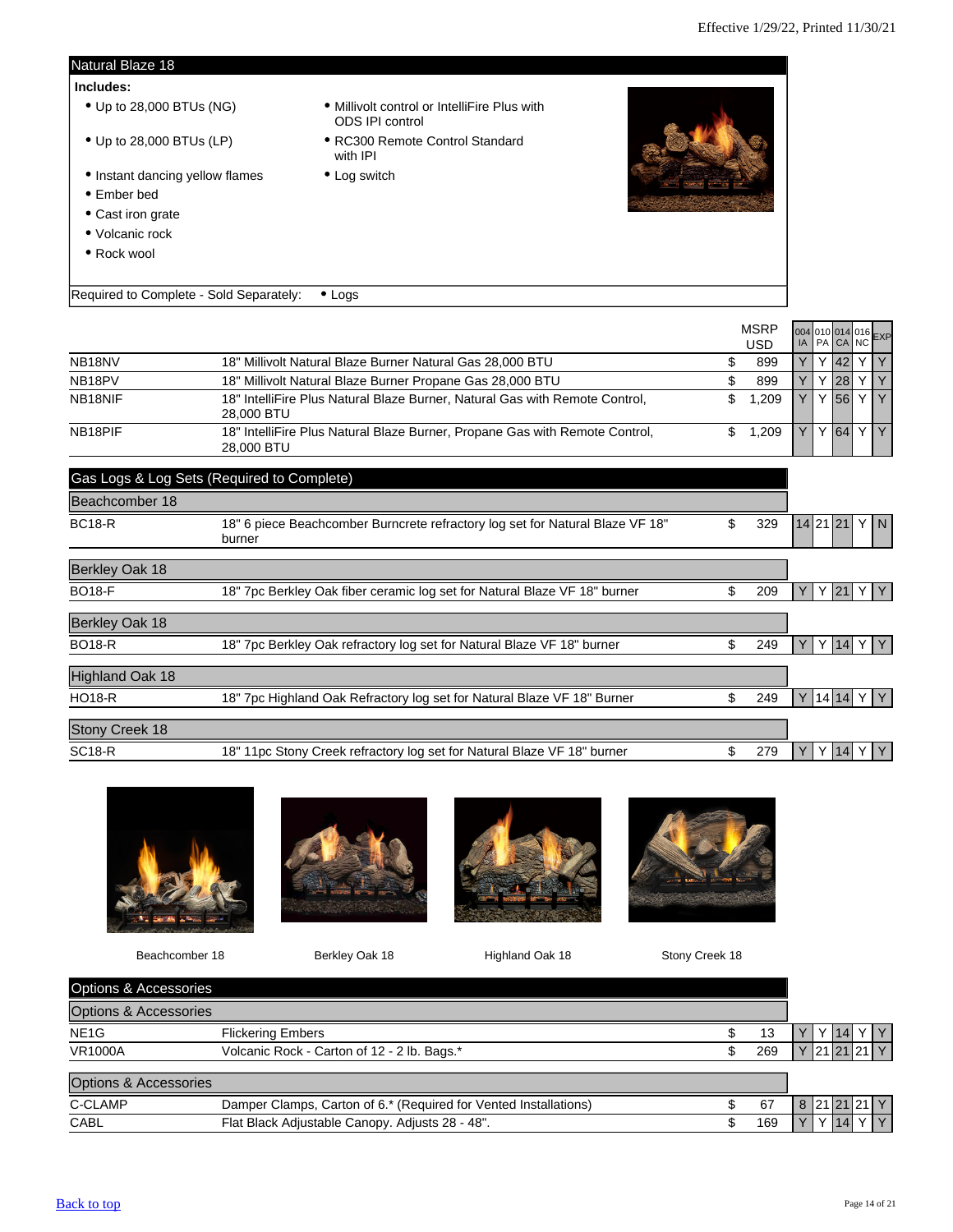| Control, remotes, wall switches     |                                                                                                                               |           |   |          |               |         |           |
|-------------------------------------|-------------------------------------------------------------------------------------------------------------------------------|-----------|---|----------|---------------|---------|-----------|
| IPI Control, remotes, wall switches |                                                                                                                               |           |   |          |               |         |           |
| RC300-MON-VFL                       | RC300 Simplified remote control for Monessen IntelliFire Plus controlled units.                                               | \$<br>229 |   |          | 14 14 14 14 Y |         |           |
| <b>HILOKTP</b>                      | Hi/Low variable flame height kit and remote control, Propane Gas (not for use<br>with the Riverwood or Stony Creek log sets)  | \$<br>389 | 8 |          |               |         | Y 14 14 Y |
| <b>HILOKTN</b>                      | Hi/Low variable flame height kit and remote control, Natural Gas (not for use<br>with the Riverwood or Stony Creek log sets)  | \$<br>389 | Υ |          | $Y$ 14 14 Y   |         |           |
|                                     | Millivolt/Standing Pilot Control, remotes, wall switches                                                                      |           |   |          |               |         |           |
| <b>RRCM</b>                         | Remote receiver cover, insulated metal                                                                                        | \$<br>24  | Y | Υ        | 21            | $121$ Y |           |
| TS                                  | Thermostat bulb sensor for millivolt models only. Adds thermostat operation to a<br>millivolt valve.                          | \$<br>54  |   |          | 8 21 21 21 Y  |         |           |
| <b>RCB</b>                          | Hand-held On/Off with battery receiver and wall cover plates.                                                                 | \$<br>179 | Y | Y        | Y             |         | YY        |
| <b>RCMT</b>                         | Soft touch hand held On/Off with 90 minute count down timer, LCD screen,<br>battery receiver and wall cover plates.           | \$<br>199 |   | $14$ Y Y |               |         | YY        |
| <b>RCST</b>                         | Hand-held thermostat, LCD screen, battery receiver and wall cover plate.                                                      | \$<br>229 | Y | Y        | Y             |         | Y Y       |
| <b>TSST</b>                         | Touch screen hand-held thermostat with 6 hour, count down timer, large LCD<br>screen, battery receiver and wall cover plates. | \$<br>329 | Y |          | $Y$  14 21 N  |         |           |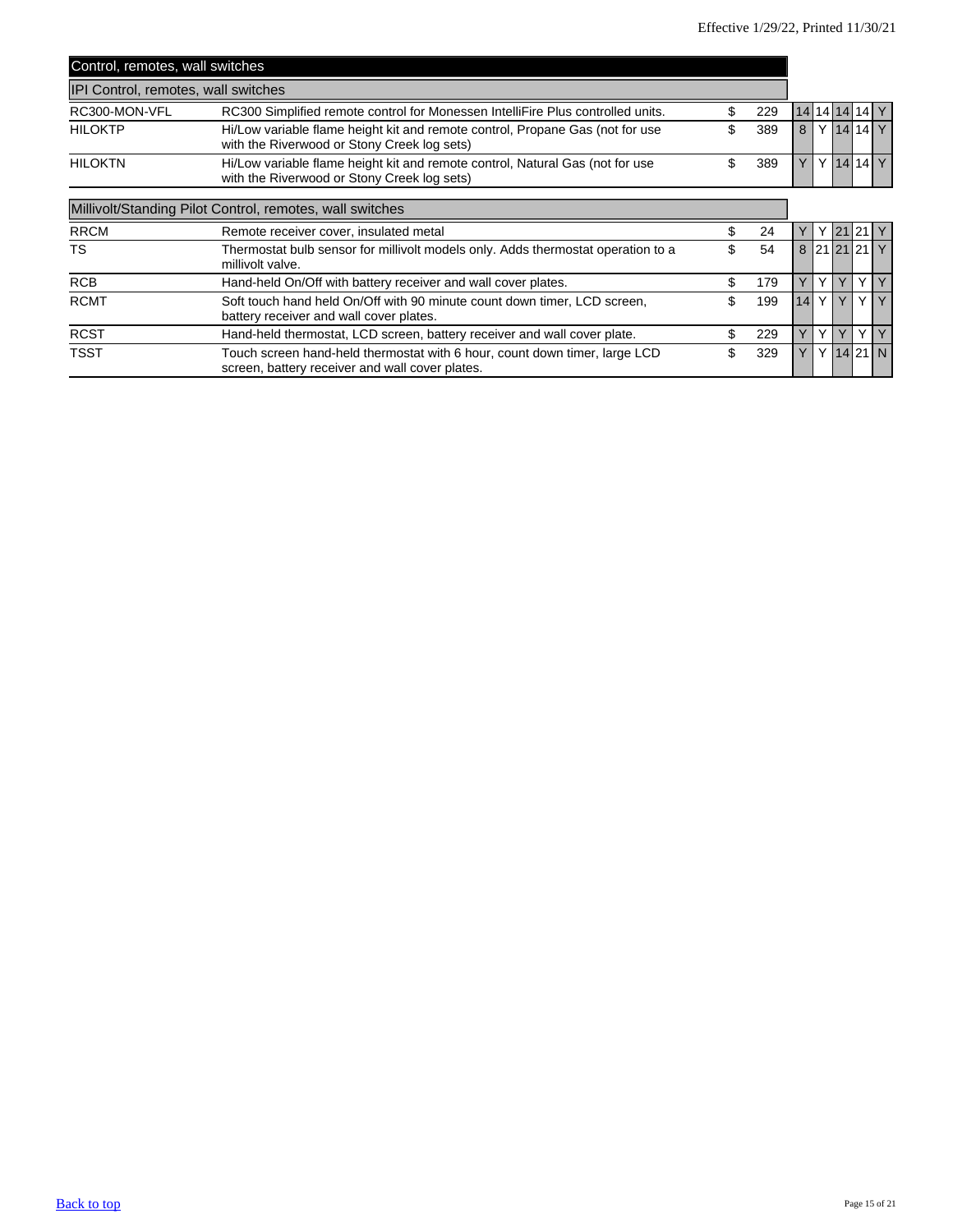<span id="page-15-0"></span>

| Natural Blaze 24                           |            |                                                                                                                        |          |             |        |          |                                                 |        |        |
|--------------------------------------------|------------|------------------------------------------------------------------------------------------------------------------------|----------|-------------|--------|----------|-------------------------------------------------|--------|--------|
| Includes:                                  |            |                                                                                                                        |          |             |        |          |                                                 |        |        |
| • Up to 37,000 BTUs (NG)                   |            | · Millivolt control or IntelliFire Plus with<br><b>ODS IPI control</b>                                                 |          |             |        |          |                                                 |        |        |
| • Up to 36,000 BTUs (LP)                   |            | • RC300 Remote Control Standard<br>with IPI                                                                            |          |             |        |          |                                                 |        |        |
| • Instant dancing yellow flames            |            | • Log switch                                                                                                           |          |             |        |          |                                                 |        |        |
| • Ember bed                                |            |                                                                                                                        |          |             |        |          |                                                 |        |        |
| • Cast iron grate                          |            |                                                                                                                        |          |             |        |          |                                                 |        |        |
| • Volcanic rock                            |            |                                                                                                                        |          |             |        |          |                                                 |        |        |
| • Rock wool                                |            |                                                                                                                        |          |             |        |          |                                                 |        |        |
| Required to Complete - Sold Separately:    |            | $\bullet$ Logs                                                                                                         |          |             |        |          |                                                 |        |        |
|                                            |            |                                                                                                                        |          | <b>MSRP</b> |        |          | 004 010 014 016 EXP                             |        |        |
|                                            |            |                                                                                                                        |          | <b>USD</b>  | IA     |          | PA CA NC                                        |        |        |
| NB24NV<br>NB24PV                           |            | 24" Millivolt Natural Blaze Burner Natural Gas 37,000 BTU<br>24" Millivolt Natural Blaze Burner Propane Gas 36,000 BTU | \$<br>\$ | 939<br>939  | Y<br>Y | Y        | $Y$ 49<br>21                                    | Y<br>Υ | Y<br>Y |
| NB24NIF                                    |            | 24" IntelliFire Plus Natural Blaze Burner Natural Gas with Remote Control,                                             | \$       | 1,239       | Y      | Y        | 77                                              | Y      | Y      |
|                                            | 37,000 BTU |                                                                                                                        |          |             |        |          |                                                 |        |        |
| NB <sub>24</sub> PIF                       | 36,000 BTU | 24" IntelliFire Plus Natural Blaze Burner Propane Gas with Remote Control,                                             | \$       | 1,239       |        | Y Y 77   |                                                 | Y      | Y      |
| Gas Logs & Log Sets (Required to Complete) |            |                                                                                                                        |          |             |        |          |                                                 |        |        |
| Beachcomber 24                             |            |                                                                                                                        |          |             |        |          |                                                 |        |        |
| <b>BC24-R</b>                              | burner     | 24" 6 piece Beachcomber Burncrete refractory log set for Natural Blaze VF 24"                                          | \$       | 369         | Y.     | $Y$ 21   |                                                 | Y      | N      |
| Beachcomber 30                             |            |                                                                                                                        |          |             |        |          |                                                 |        |        |
| <b>BC30-R</b>                              | burner     | 30" 6 piece Beachcomber Burncrete refractory log set for Natural Blaze VF 24"                                          | \$       | 399         |        | 14 21 21 |                                                 | YN     |        |
| Berkley Oak 24                             |            |                                                                                                                        |          |             |        |          |                                                 |        |        |
| <b>BO24-F</b>                              |            | 24" 7pc Berkley Oak fiber ceramic log set for Natural Blaze VF 24" burner                                              | \$       | 229         | Y      |          | $Y$ 21 Y                                        |        |        |
| Berkley Oak 24                             |            |                                                                                                                        |          |             |        |          |                                                 |        |        |
| <b>BO24-R</b>                              |            | 24" 7pc Berkley Oak refractory log set for Natural Blaze VF 24" burner                                                 | \$       | 259         | Y      |          | $Y$ 14                                          | Y      |        |
| Berkley Oak 30                             |            |                                                                                                                        |          |             |        |          |                                                 |        |        |
| <b>BO30-F</b>                              |            | 30" 7pc Berkley Oak fiber ceramic log set for Natural Blaze VF 24" burner                                              | \$       | 269         | Y      |          | $Y$ 21 $Y$ $Y$                                  |        |        |
| Berkley Oak 30                             |            |                                                                                                                        |          |             |        |          |                                                 |        |        |
| <b>BO30-R</b>                              |            | 30" 7pc Berkley Oak refractory log set for Natural Blaze VF 24" burner                                                 | \$       | 289         |        |          | $Y$ 14 14 $Y$ $Y$                               |        |        |
| <b>Highland Oak 24</b>                     |            |                                                                                                                        |          |             |        |          |                                                 |        |        |
| <b>HO24-R</b>                              |            | 24" 7pc Highland Oak Refractory log set for Natural Blaze VF 24" Burner                                                | \$       | 259         | Y      |          | $Y$ 14 $Y$ $Y$                                  |        |        |
| <b>Highland Oak 30</b>                     |            |                                                                                                                        |          |             |        |          |                                                 |        |        |
| <b>HO30-R</b>                              |            | 30" 7pc Highland Oak Refractory log set for Natural Blaze VF 24" Burner                                                | \$       | 289         | Y      |          | $\overline{Y}$ 14 $\overline{Y}$ $\overline{Y}$ |        |        |
| Log Accessories                            |            |                                                                                                                        |          |             |        |          |                                                 |        |        |
| <b>SC2430EK</b>                            |            | Two top log enhancement kit for SC24-R and SC30-R log sets                                                             | \$       | 80          | Y      |          | Y 14 Y Y                                        |        |        |
| Stony Creek 24                             |            |                                                                                                                        |          |             |        |          |                                                 |        |        |
| <b>SC24-R</b>                              |            | 24" 11pc Stony Creek refractory log set for Natural Blaze VF 24" burner                                                | \$       | 289         |        |          | $Y$ $Y$ $14$ $Y$ $Y$                            |        |        |
| Stony Creek 30                             |            |                                                                                                                        |          |             |        |          |                                                 |        |        |
| <b>SC30-R</b>                              |            | 30" 11pc Stony Creek refractory log set for Natural Blaze VF 24" burner                                                | \$       | 319         | Y      |          | $Y$ 14 $Y$ $Y$                                  |        |        |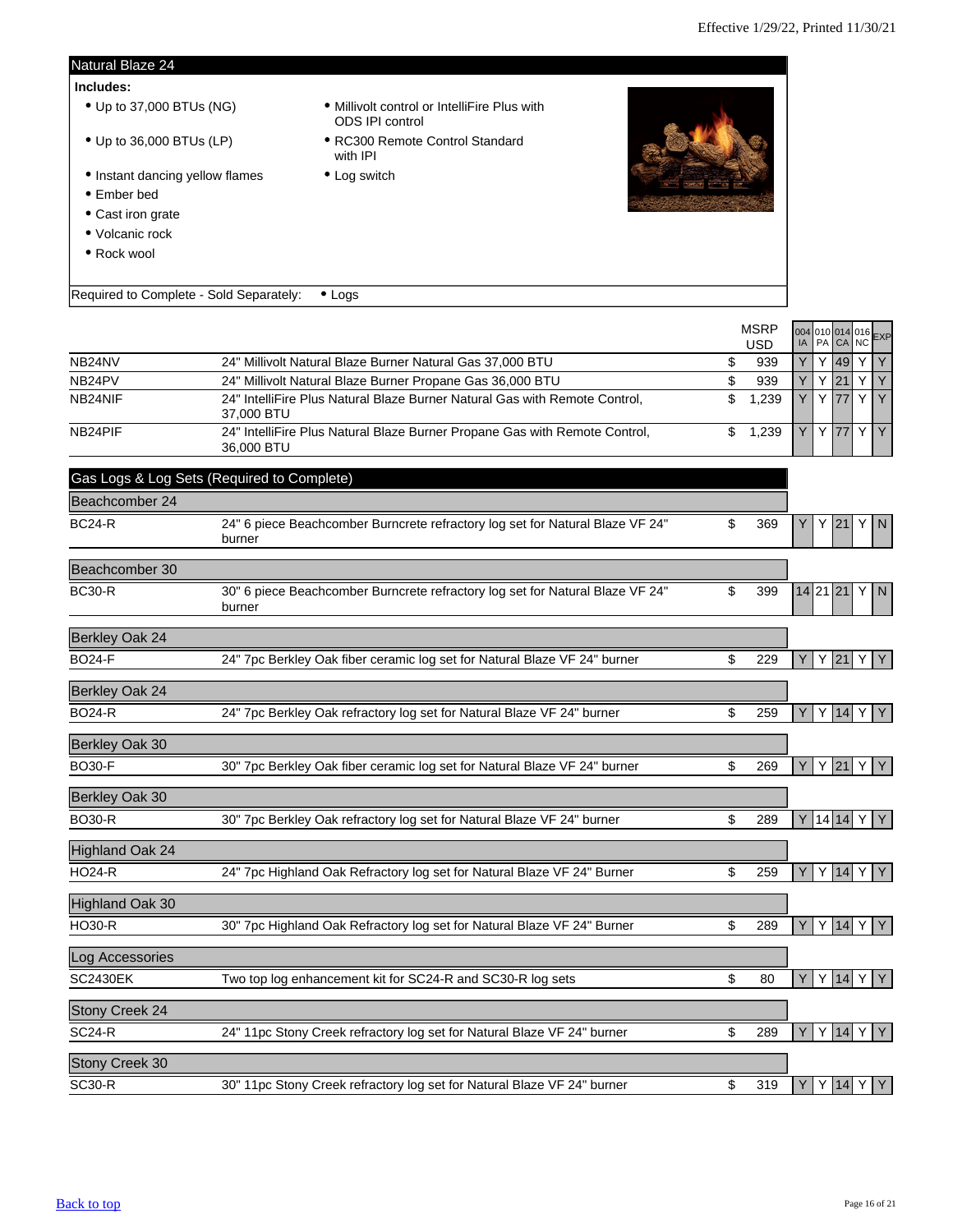





Beachcomber 24 **Berkley Oak 24** Highland Oak 24 Stony Creek 24

| <b>Options &amp; Accessories</b>    |                                                                                                                               |           |    |        |               |   |              |
|-------------------------------------|-------------------------------------------------------------------------------------------------------------------------------|-----------|----|--------|---------------|---|--------------|
| Options & Accessories               |                                                                                                                               |           |    |        |               |   |              |
| NE <sub>1</sub> G                   | <b>Flickering Embers</b>                                                                                                      | \$<br>13  | Y  |        | $Y$ 14        |   | Y            |
| <b>VR1000A</b>                      | Volcanic Rock - Carton of 12 - 2 lb. Bags.*                                                                                   | \$<br>269 |    |        | Y 21 21 21    |   |              |
| <b>Options &amp; Accessories</b>    |                                                                                                                               |           |    |        |               |   |              |
| C-CLAMP                             | Damper Clamps, Carton of 6.* (Required for Vented Installations)                                                              | \$<br>67  |    |        | 8 21 21 21 Y  |   |              |
| CABL                                | Flat Black Adjustable Canopy. Adjusts 28 - 48".                                                                               | \$<br>169 | Y. |        | $Y$ 14        | Y |              |
| Control, remotes, wall switches     |                                                                                                                               |           |    |        |               |   |              |
| IPI Control, remotes, wall switches |                                                                                                                               |           |    |        |               |   |              |
| RC300-MON-VFL                       | RC300 Simplified remote control for Monessen IntelliFire Plus controlled units.                                               | \$<br>229 |    |        | 14 14 14 14 Y |   |              |
| <b>HILOKTN</b>                      | Hi/Low variable flame height kit and remote control, Natural Gas (not for use<br>with the Riverwood or Stony Creek log sets)  | \$<br>389 | Y  |        | $Y$ 14 14     |   |              |
| <b>HILOKTP</b>                      | Hi/Low variable flame height kit and remote control, Propane Gas (not for use<br>with the Riverwood or Stony Creek log sets)  | \$<br>389 | 8  |        |               |   | $Y$ 14 14 Y  |
|                                     | Millivolt/Standing Pilot Control, remotes, wall switches                                                                      |           |    |        |               |   |              |
| <b>RRCM</b>                         | Remote receiver cover, insulated metal                                                                                        | \$<br>24  | Y. |        | $Y$ 21        |   | $21$ Y       |
| <b>TS</b>                           | Thermostat bulb sensor for millivolt models only. Adds thermostat operation to a<br>millivolt valve.                          | \$<br>54  |    |        | 8 21 21 21 Y  |   |              |
| <b>RCB</b>                          | Hand-held On/Off with battery receiver and wall cover plates.                                                                 | \$<br>179 | Y  | Y      | Y             | Y | Y            |
| <b>RCMT</b>                         | Soft touch hand held On/Off with 90 minute count down timer, LCD screen,<br>battery receiver and wall cover plates.           | \$<br>199 |    | $14$ Y | Y             | Y | $\mathsf{Y}$ |
| <b>RCST</b>                         | Hand-held thermostat, LCD screen, battery receiver and wall cover plate.                                                      | \$<br>229 | Y  | Y      | Y             | Y | l Y          |
| <b>TSST</b>                         | Touch screen hand-held thermostat with 6 hour, count down timer, large LCD<br>screen, battery receiver and wall cover plates. | \$<br>329 | Y  |        |               |   | $Y$ 14 21 N  |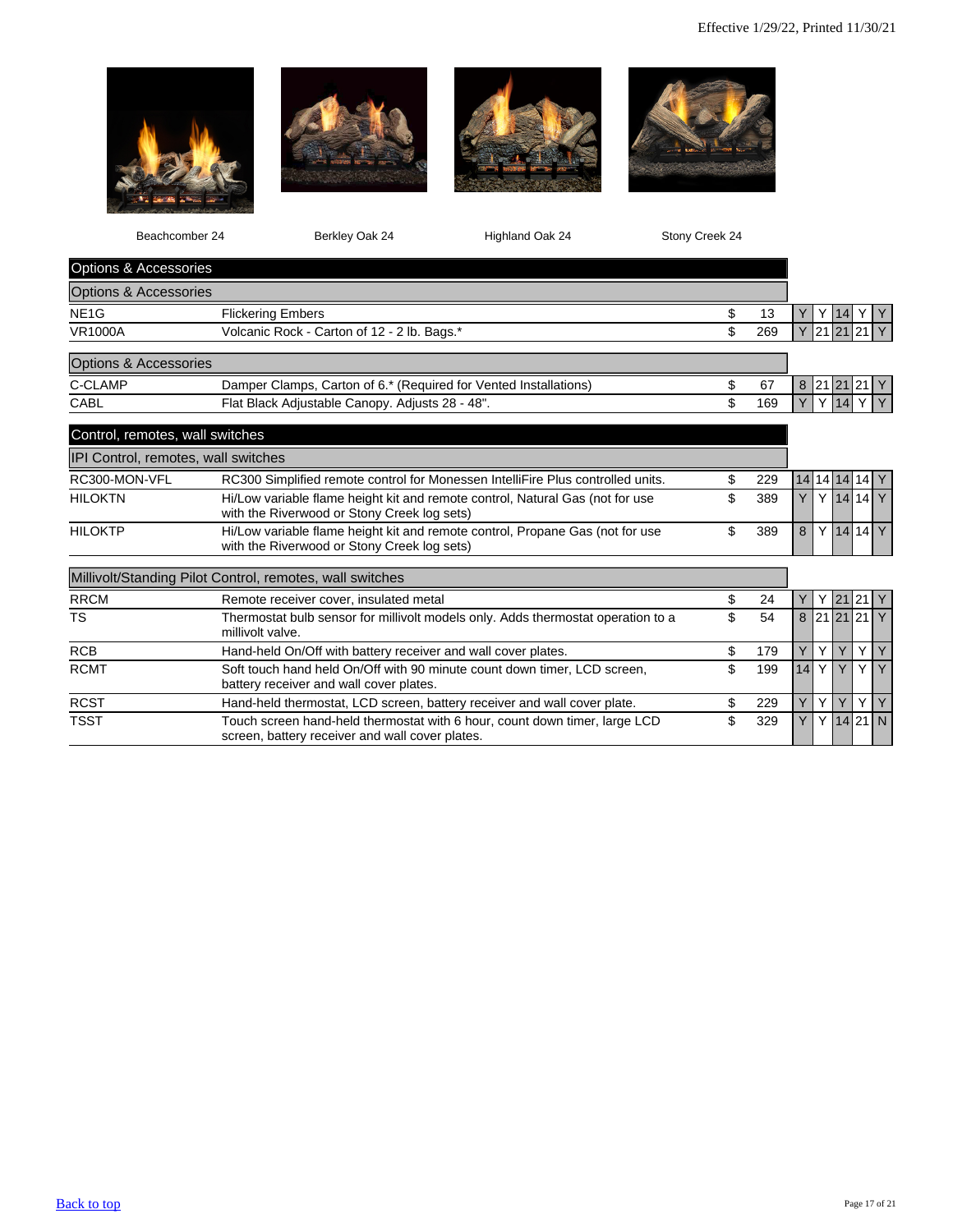<span id="page-17-0"></span>

| Natural Blaze See-Through                                                                                                                                       |                    |  |
|-----------------------------------------------------------------------------------------------------------------------------------------------------------------|--------------------|--|
| Includes:<br>• 39,000 BTUs<br>• Instant dancing yellow flames<br>• Burner<br>• Piezo igniter<br>• Volcanic rock<br>• Rock wool embers<br>• Ember bed log switch |                    |  |
| Required to Complete - Sold Separately:                                                                                                                         | • NBST27-F log set |  |

|            |                                                                        | <b>MSRP</b><br><b>USD</b> |           |  | 004 010 014 016 EXP |
|------------|------------------------------------------------------------------------|---------------------------|-----------|--|---------------------|
| NBST27NV-B | 27" Millivolt Natural Blaze See-Through Burner Natural Gas, 39,000 BTU | 1.079                     | $\vee$    |  | 1281281281 Y        |
| NBST27PV-B | 27" Millivolt Natural Blaze See-Through Burner Propane, 39,000 BTU     | 1.079                     | $\sqrt{}$ |  | 28 28 28 Y          |
|            | Gas Logs & Log Sets (Required to Complete)                             |                           |           |  |                     |

| Natural Blaze See-Through logs |                                                                  |     |              |        |  |  |
|--------------------------------|------------------------------------------------------------------|-----|--------------|--------|--|--|
| NBST27-F                       | 27" Natural Blaze See-Through Log set for use with NBST27 Burner | 499 | $\mathbf{v}$ | $Y$ 14 |  |  |



Natural Blaze See-Through logs

|             | Control, remotes, wall switches                                                                                               |     |         |              |    |               |
|-------------|-------------------------------------------------------------------------------------------------------------------------------|-----|---------|--------------|----|---------------|
|             | Millivolt/Standing Pilot Control, remotes, wall switches                                                                      |     |         |              |    |               |
| <b>RRCM</b> | Remote receiver cover, insulated metal                                                                                        | 24  |         | ∨            |    | 21 21 Y       |
| <b>RCB</b>  | Hand-held On/Off with battery receiver and wall cover plates.                                                                 | 179 |         | Y            |    | $\vee$ $\vee$ |
| <b>RCMT</b> | Soft touch hand held On/Off with 90 minute count down timer, LCD screen,<br>battery receiver and wall cover plates.           | 199 | $14V -$ |              | V. | <b>v</b> v    |
| <b>RCST</b> | Hand-held thermostat, LCD screen, battery receiver and wall cover plate.                                                      | 229 |         | ⅴ            |    |               |
| <b>TSST</b> | Touch screen hand-held thermostat with 6 hour, count down timer, large LCD<br>screen, battery receiver and wall cover plates. | 329 |         | $\checkmark$ |    | $14$  21 N    |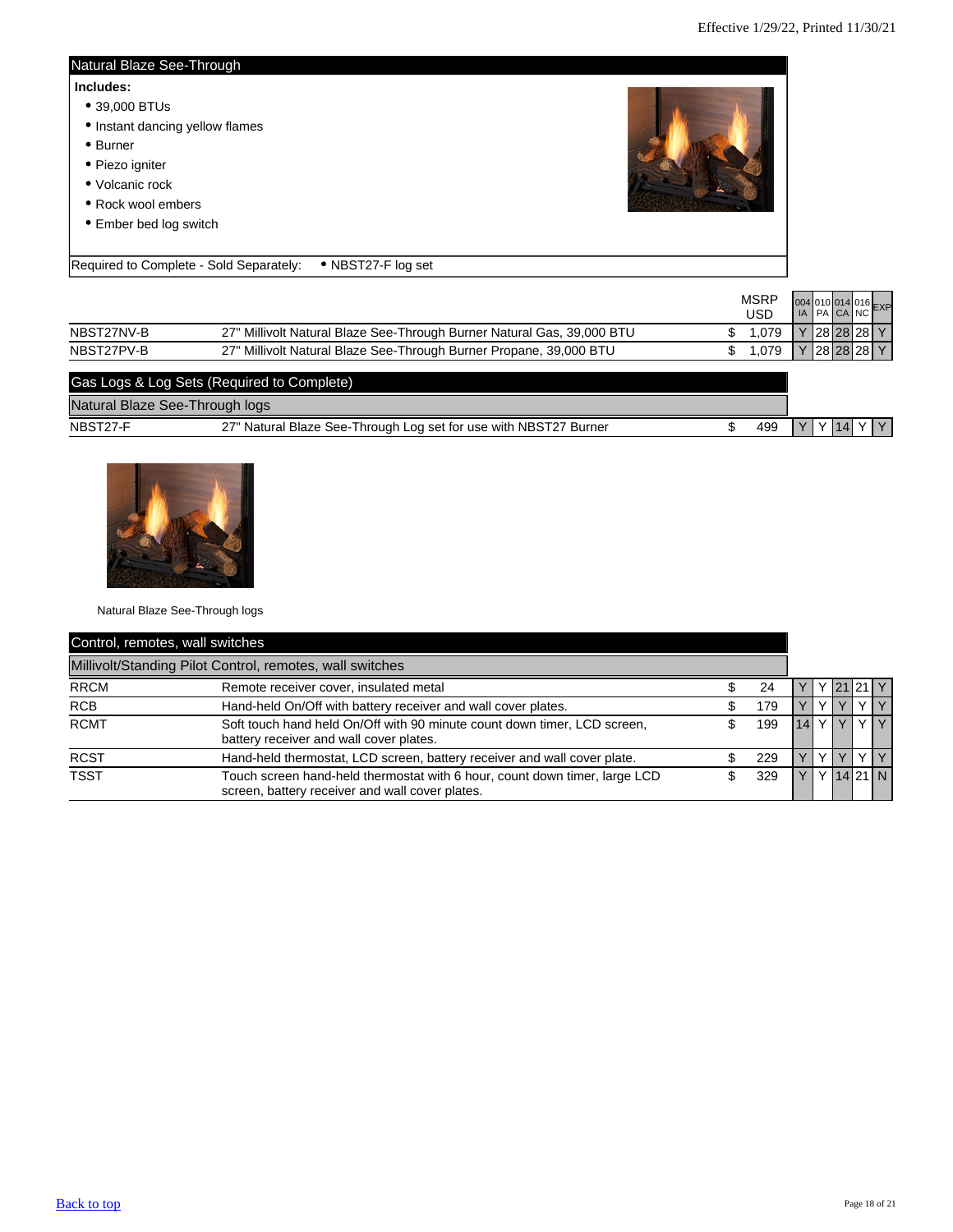$\blacksquare$ 

Ŧ.

<span id="page-18-0"></span>

| <b>PH 18</b>                            |                                                                                                           |  |
|-----------------------------------------|-----------------------------------------------------------------------------------------------------------|--|
| Includes:                               |                                                                                                           |  |
| • Dual yellow flame burner system       | $\bullet$ Manual:                                                                                         |  |
| • Cast decorative grate                 | • Variable Manual Control Valve                                                                           |  |
| • Lava rock                             |                                                                                                           |  |
|                                         | • Millivolt:                                                                                              |  |
|                                         | • Millivolt Control Valve with On/Off<br>Switch and Manual Variable Flame<br>Height Control. Remote Ready |  |
| Required to Complete - Sold Separately: | $\bullet$ Logs                                                                                            |  |

|        |                                                            | <b>MSRP</b> |  |        | 004 010 014 016 EXP |
|--------|------------------------------------------------------------|-------------|--|--------|---------------------|
|        |                                                            | <b>USD</b>  |  |        |                     |
| PH18NM | 18" PH Burner, Manual Control, 30,000 Btu, Natural Gas.    | 399         |  | 56     | V V                 |
| PH18PM | 18" PH Burner, Manual Control, 30,000 Btu, Propane Gas.    | 399         |  | 70     | <b>VV</b>           |
| PH18NV | 18" PH Burner, Millivolt Control, 30,000 Btu, Natural Gas. | 599         |  | 14 70  | <b>VV</b>           |
| PH18PV | 18" PH Burner, Millivolt Control, 30,000 Btu, Propane Gas. | 599         |  | 156 56 | V V                 |

|                   | Gas Logs & Log Sets (Required to Complete)                           |     |                   |
|-------------------|----------------------------------------------------------------------|-----|-------------------|
|                   | Mountain Cedar 18 To be used with PH burner assembly only.           |     |                   |
| PH <sub>18R</sub> | 18" Mountain Cedar 6-piece Multi-Log Set. For use with PH 18 burner. | 169 | $Y$ 14 14 $Y$ $Y$ |



Mountain Cedar 18

| <b>Options &amp; Accessories</b> |                                                                                                                               |           |    |   |         |   |                        |
|----------------------------------|-------------------------------------------------------------------------------------------------------------------------------|-----------|----|---|---------|---|------------------------|
| <b>Options &amp; Accessories</b> |                                                                                                                               |           |    |   |         |   |                        |
| C-CLAMP                          | Damper Clamps, Carton of 6.* (Required for Vented Installations)                                                              | \$<br>67  |    |   |         |   | $8$   21   21   21   Y |
| CABL                             | Flat Black Adjustable Canopy. Adjusts 28 - 48".                                                                               | \$<br>169 |    |   | $Y$ 14  |   |                        |
| <b>Options &amp; Accessories</b> |                                                                                                                               |           |    |   |         |   |                        |
| <b>VR1000A</b>                   | Volcanic Rock - Carton of 12 - 2 lb. Bags.*                                                                                   | \$<br>269 |    |   | Y 21 21 |   |                        |
| Control, remotes, wall switches  |                                                                                                                               |           |    |   |         |   |                        |
|                                  | Millivolt/Standing Pilot Control, remotes, wall switches                                                                      |           |    |   |         |   |                        |
| <b>RRCM</b>                      | Remote receiver cover, insulated metal                                                                                        | \$<br>24  | Y  |   | 21 21 Y |   |                        |
| <b>TS</b>                        | Thermostat bulb sensor for millivolt models only. Adds thermostat operation to a<br>millivolt valve.                          | \$<br>54  |    |   |         |   | 8 21 21 21 Y           |
| <b>RCB</b>                       | Hand-held On/Off with battery receiver and wall cover plates.                                                                 | \$<br>179 | Y  | Y | Y       | Y | Y                      |
| <b>RCMT</b>                      | Soft touch hand held On/Off with 90 minute count down timer, LCD screen,<br>battery receiver and wall cover plates.           | \$<br>199 | 14 | Y | Y       |   | YY                     |
| <b>RCST</b>                      | Hand-held thermostat, LCD screen, battery receiver and wall cover plate.                                                      | \$<br>229 | Y  | Υ |         | Υ | Y                      |
| TSST                             | Touch screen hand-held thermostat with 6 hour, count down timer, large LCD<br>screen, battery receiver and wall cover plates. | \$<br>329 | Y  | Y |         |   | $14$ 21 N              |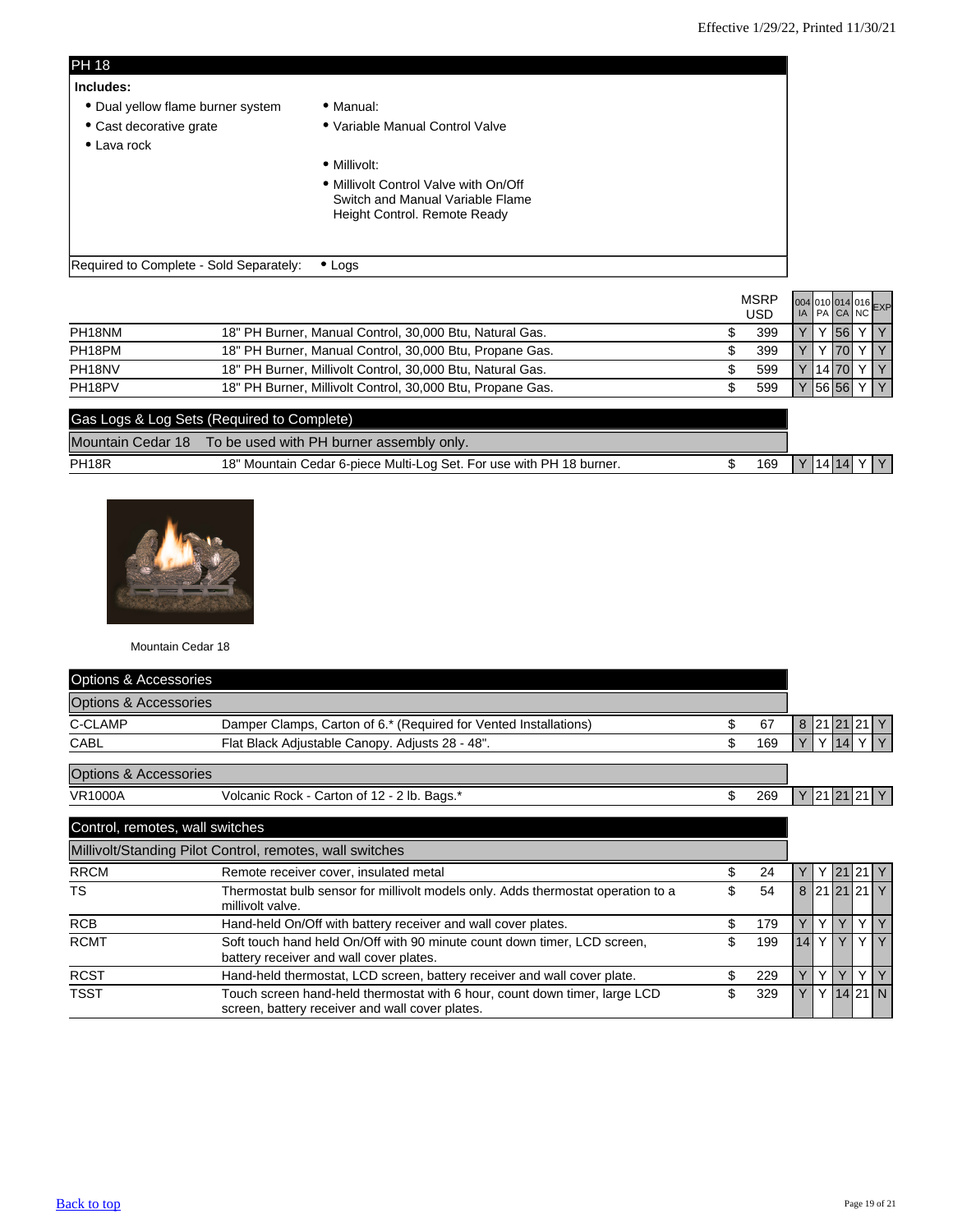<span id="page-19-0"></span>

| PH 24                                   |                                                                                                           |
|-----------------------------------------|-----------------------------------------------------------------------------------------------------------|
| Includes:                               |                                                                                                           |
| • Dual yellow flame burner system       | • Manual:                                                                                                 |
| • Cast decorative grate                 | • Variable Manual Control Valve                                                                           |
| • Lava rock                             |                                                                                                           |
|                                         | • Millivolt:                                                                                              |
|                                         | • Millivolt Control Valve with On/Off<br>Switch and Manual Variable Flame<br>Height Control. Remote Ready |
| Required to Complete - Sold Separately: | $\bullet$ Logs                                                                                            |
|                                         |                                                                                                           |

|                     |                                                            | <b>MSRP</b><br><b>USD</b> | 004 010 014 016 EXP |                |            |
|---------------------|------------------------------------------------------------|---------------------------|---------------------|----------------|------------|
| PH <sub>24</sub> NM | 24" PH Burner, Manual Control, 36,000 Btu, Natural Gas.    | 469                       |                     | $Y$ 72 $Y$ $Y$ |            |
| PH <sub>24</sub> PM | 24" PH Burner, Manual Control, 36,000 Btu, Propane Gas.    | 469                       |                     | 28 $Y$ $Y$     |            |
| PH <sub>24</sub> NV | 24" PH Burner, Millivolt Control, 36,000 Btu, Natural Gas. | 679                       |                     | 14 21          | <b>VIV</b> |
| PH <sub>24</sub> PV | 24" PH Burner, Millivolt Control, 36,000 Btu, Propane Gas. | 679                       |                     | 114 14 Y L     |            |
|                     | Gas Logs & Log Sets (Required to Complete)                 |                           |                     |                |            |
|                     | Mountain Cedar 24 To be used with PH burner assembly only. |                           |                     |                |            |

| PH <sub>24</sub> R | 24" Mountain Cedar 6-piece Multi-Log Set. For use with PH 24 burner. | 179 | Y 14 14<br>YY |
|--------------------|----------------------------------------------------------------------|-----|---------------|
|                    | Mountain Cedar 30 To be used with PH burner assembly only.           |     |               |
| PH30R              | 30" Mountain Cedar 6-piece Multi-Log Set. For use with PH 24 burner. | 219 | Y 14 14 Y Y   |



Mountain Cedar 24

| Options & Accessories           |                                                                                                                               |           |   |        |       |             |      |
|---------------------------------|-------------------------------------------------------------------------------------------------------------------------------|-----------|---|--------|-------|-------------|------|
| Options & Accessories           |                                                                                                                               |           |   |        |       |             |      |
| CABL                            | Flat Black Adjustable Canopy. Adjusts 28 - 48".                                                                               | \$<br>169 |   | Y      | 14    |             |      |
| Options & Accessories           |                                                                                                                               |           |   |        |       |             |      |
| <b>VR1000A</b>                  | Volcanic Rock - Carton of 12 - 2 lb. Bags.*                                                                                   | \$<br>269 |   | Y 121  | 21    | 21 I Y      |      |
| Control, remotes, wall switches |                                                                                                                               |           |   |        |       |             |      |
|                                 | Millivolt/Standing Pilot Control, remotes, wall switches                                                                      |           |   |        |       |             |      |
| <b>RRCM</b>                     | Remote receiver cover, insulated metal                                                                                        | \$<br>24  |   |        | 21    |             | 21 Y |
| TS                              | Thermostat bulb sensor for millivolt models only. Adds thermostat operation to a<br>millivolt valve.                          | \$<br>54  | 8 |        | 21 21 |             | 21 Y |
| <b>RCB</b>                      | Hand-held On/Off with battery receiver and wall cover plates.                                                                 | \$<br>179 |   | Y      |       | Υ           | Y    |
| <b>RCMT</b>                     | Soft touch hand held On/Off with 90 minute count down timer, LCD screen,<br>battery receiver and wall cover plates.           | \$<br>199 |   | $14$ Y |       | Y           | Y    |
| <b>RCST</b>                     | Hand-held thermostat, LCD screen, battery receiver and wall cover plate.                                                      | \$<br>229 | Y | Y      |       | Υ           | Y    |
| TSST                            | Touch screen hand-held thermostat with 6 hour, count down timer, large LCD<br>screen, battery receiver and wall cover plates. | \$<br>329 | Y |        |       | $Y$ 14 21 N |      |